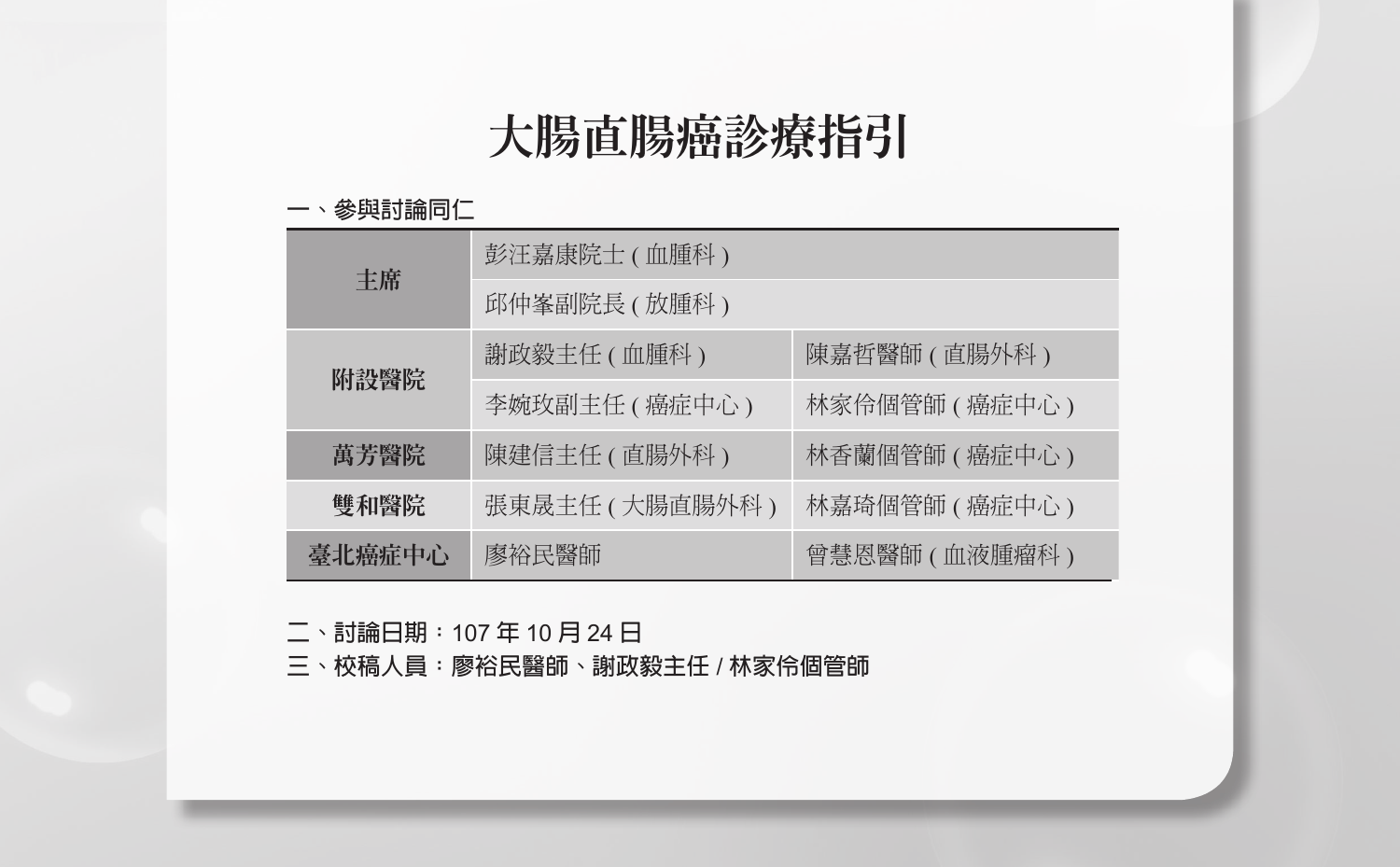

16

《大腸直腸癌診療指引》

ـ

癌症診療指引

# 107 **年版與上一版差異** :

| 106年版                                                                                                           | 107年修訂版                                                                                                                                                                                                             |
|-----------------------------------------------------------------------------------------------------------------|---------------------------------------------------------------------------------------------------------------------------------------------------------------------------------------------------------------------|
| 直腸癌診療指引共識 -2<br>初步評估 :<br>1. 必要檢查<br>$\cdot$ CXR<br>· Abdominal/pelvic CT 或 MRI<br>2. 選擇性檢查<br>$\cdot$ Chest CT | 直腸癌診療指引共識 -2<br>初步評估<br>$1.$ CXR 删除<br>2. 修訂及新增<br>・ Chest CT and Abdominal CT or MRI ( 必要檢査 )<br>・pelvic MRI ( 選擇性檢查 )<br>3. 新增<br>• 疑似或證實性轉移直腸癌 (suspect or proven metastatic synchronous<br>adenocarcinoma) 治療路徑 |
| 直腸癌診療指引共識 -4<br>1. 處置治療<br>前導性放射線治療 ± 化學治療→手術切除                                                                 | 直腸癌診療指引共識 -4<br>1. 新增<br>前導性放射線治療 ± 化學治療後增列無法手術切除路徑→化學治療<br>± 放射線治療                                                                                                                                                 |
| 直腸癌診療指引共識 - 3、4、5、6、7                                                                                           | 直腸癌診療指引共識 -3、4、5、6、7<br>1. 新增附註<br>For patients who are under 70 years old of age and ECOG: 0-2 points,<br>suggested standard combination chemotherapy                                                              |
| 直腸癌診療指引共識 -5、6、7                                                                                                | 直腸癌診療指引共識 -5、6、7<br><b>1. 新增附註</b><br>If d-MMR, MSI-H consider Immunotherapy                                                                                                                                        |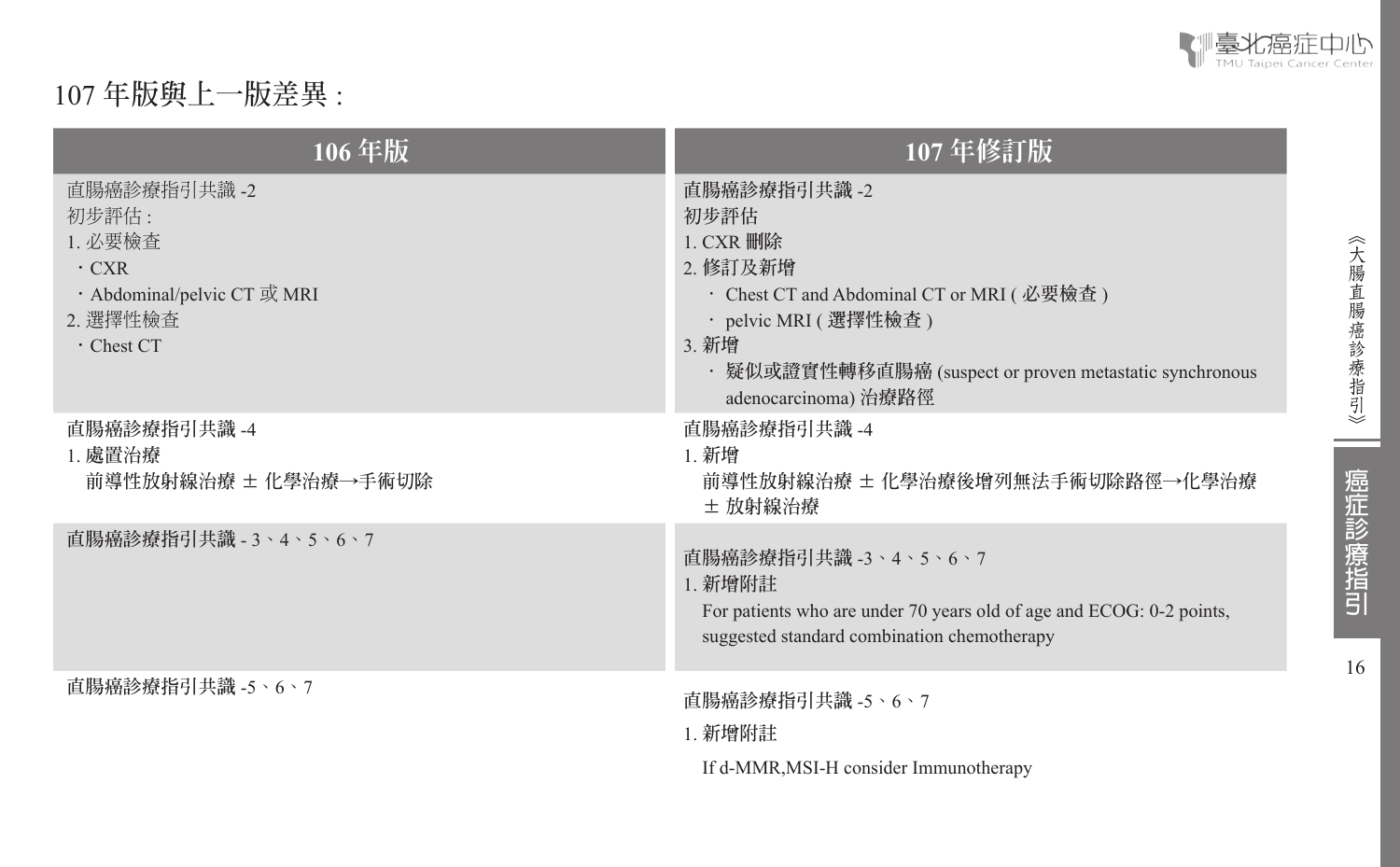| 106年版                          | 107年修訂版                                                                                                            |
|--------------------------------|--------------------------------------------------------------------------------------------------------------------|
| 見直腸癌診療指引共識 -6                  | 直腸癌診療指引共識 -6<br>1. 新增<br>疑似或證實性轉移直腸癌 (suspect or proven metastatic synchronous<br>adenocarcinoma) 治療路徑 (詳見直腸癌共識-6) |
| 直腸癌診療指引共識 -8                   | 直腸癌診療指引共識 -8                                                                                                       |
| 1. Chest /Abdomen + pelvic CT: | 1. 修訂                                                                                                              |
| High risk patients: 每半年一次。     | Chest /Abdomen + pelvic CT: Stage II 病人每 6-12 個月做一次 T                                                              |
| 大腸癌診療指引共識 -2                   | 大腸癌診療指引共識 -2                                                                                                       |
| 1. 診斷                          | 1. 新增                                                                                                              |
| 阻塞性→腸造口手術→手術切除                 | 阻塞性→腸造口手術或分流 或支架 ( 選擇性 ) →手術切除<br>Diversion or stan (optional)                                                     |
| 大腸癌診療指引共識 - 2、3、4、5、6          | 大腸癌診療指引共識 - 2、3、4、5、6                                                                                              |
|                                | <b>1. 新增附註</b>                                                                                                     |
|                                | For patients who are under 70 years old of age and ECOG: 0-2 points,                                               |
|                                | suggested standard combination chemotherapy                                                                        |
| 大腸癌診療指引共識 -5                   | 大腸癌診療指引共識 -5                                                                                                       |
|                                | 2. 新增                                                                                                              |
|                                | 疑似或證實性轉移大腸癌 (suspect or proven metastatic synchronous                                                              |
|                                | adenocarcinoma) 治療路徑 (詳見大腸癌共識 -5)                                                                                  |

17

癌症診療指引

《大腸直腸癌診療指引》

**Contract**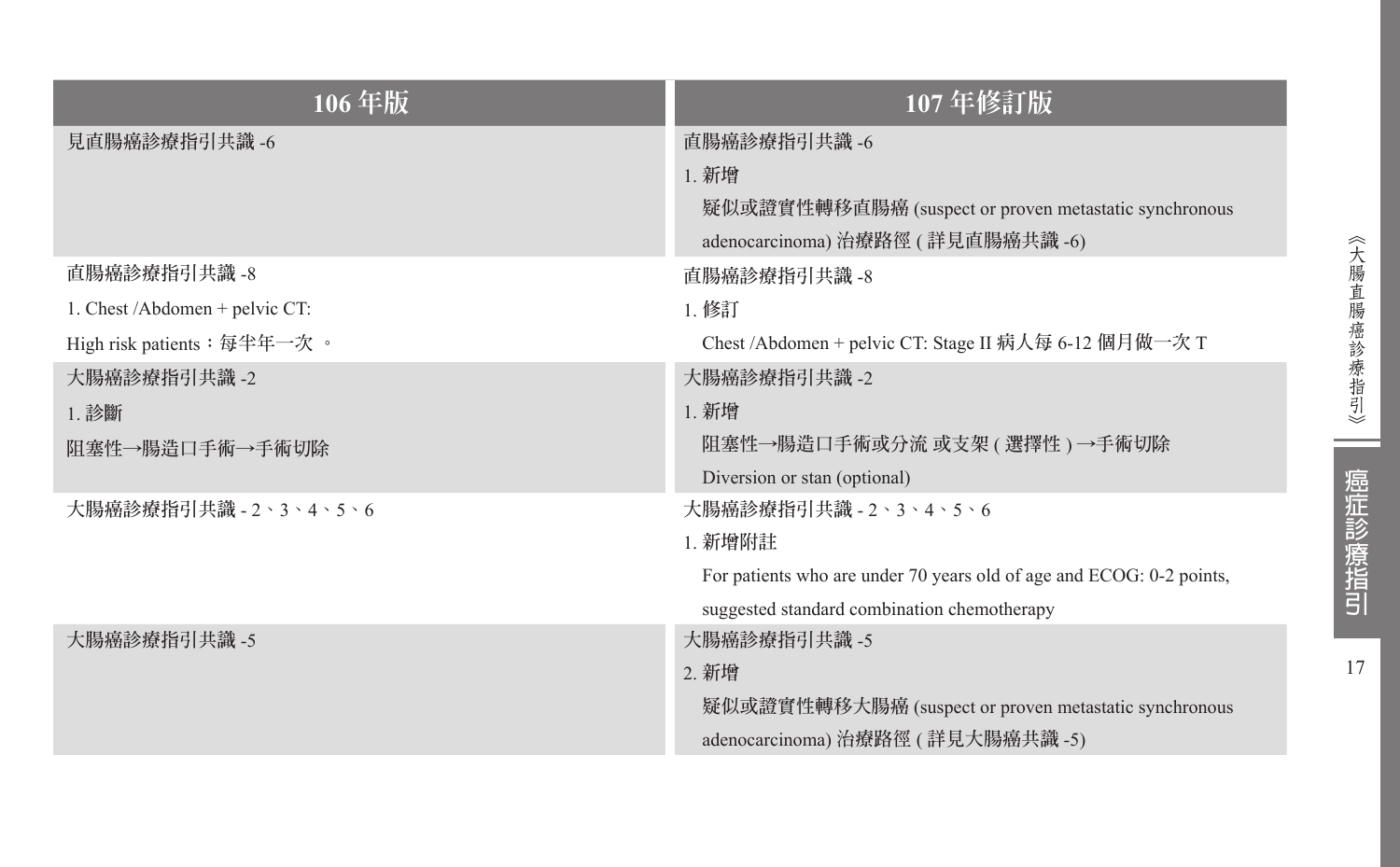

| 106年版                             | $107$ 年修訂版                                          |
|-----------------------------------|-----------------------------------------------------|
| 大腸癌診療指引共識 -3、4、5、6                | 大腸癌診療指引共識 -3、4、5、6                                  |
|                                   | 1. 新增附註                                             |
|                                   | If d-MMR, MSI-H consider Immunotherapy              |
| 大腸癌診療指引共識 -7                      | 大腸癌診療指引共識 -7                                        |
| 1. Chest /Abdomen + pelvic $CT$ : | 1. 修訂                                               |
| High risk patients: 每半年一次。        | Chest /Abdomen + pelvic CT: Stage II 病人每 6-12 個月做一次 |

 $\sim$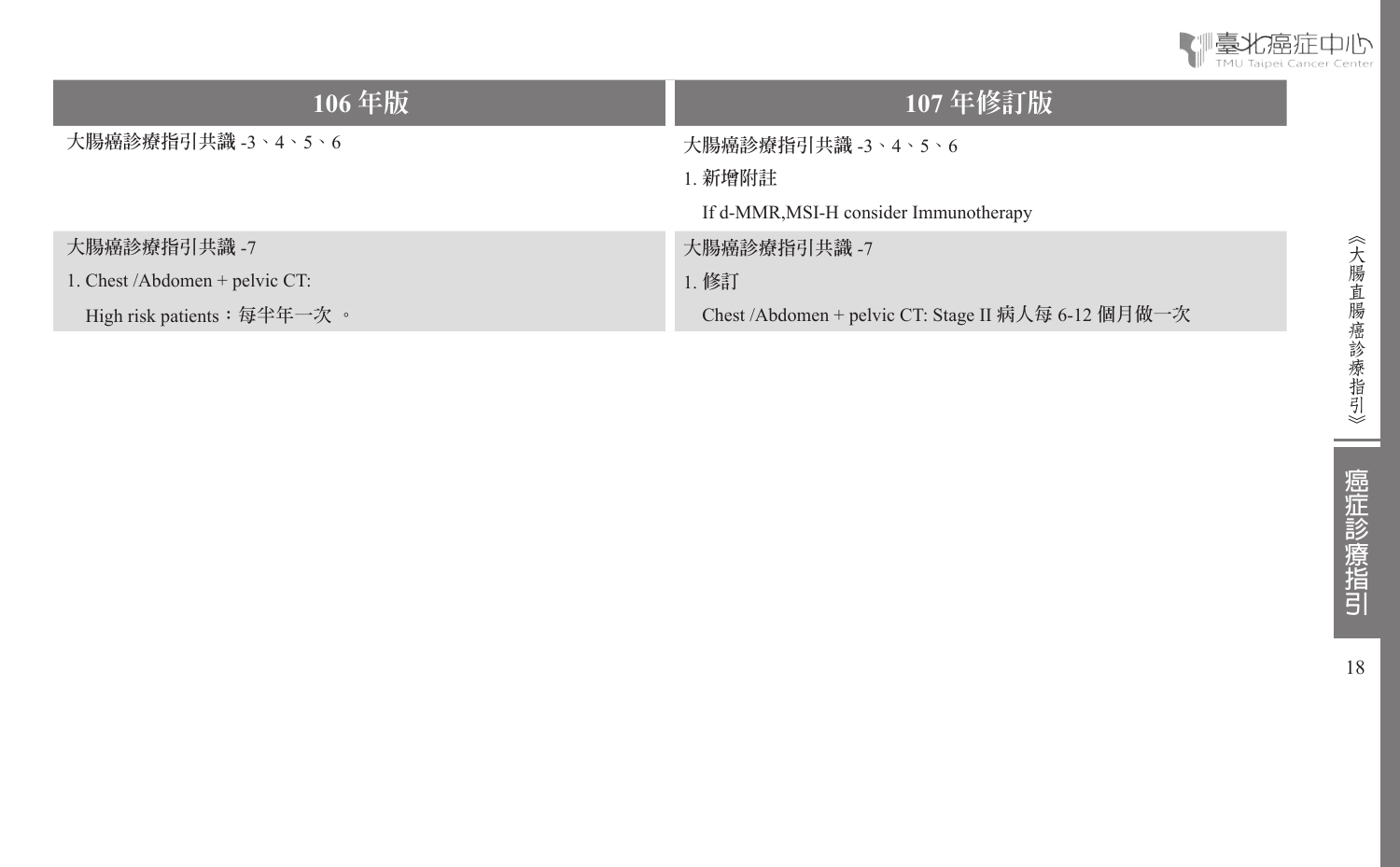《 直腸癌診療指引共識 **-1**  》

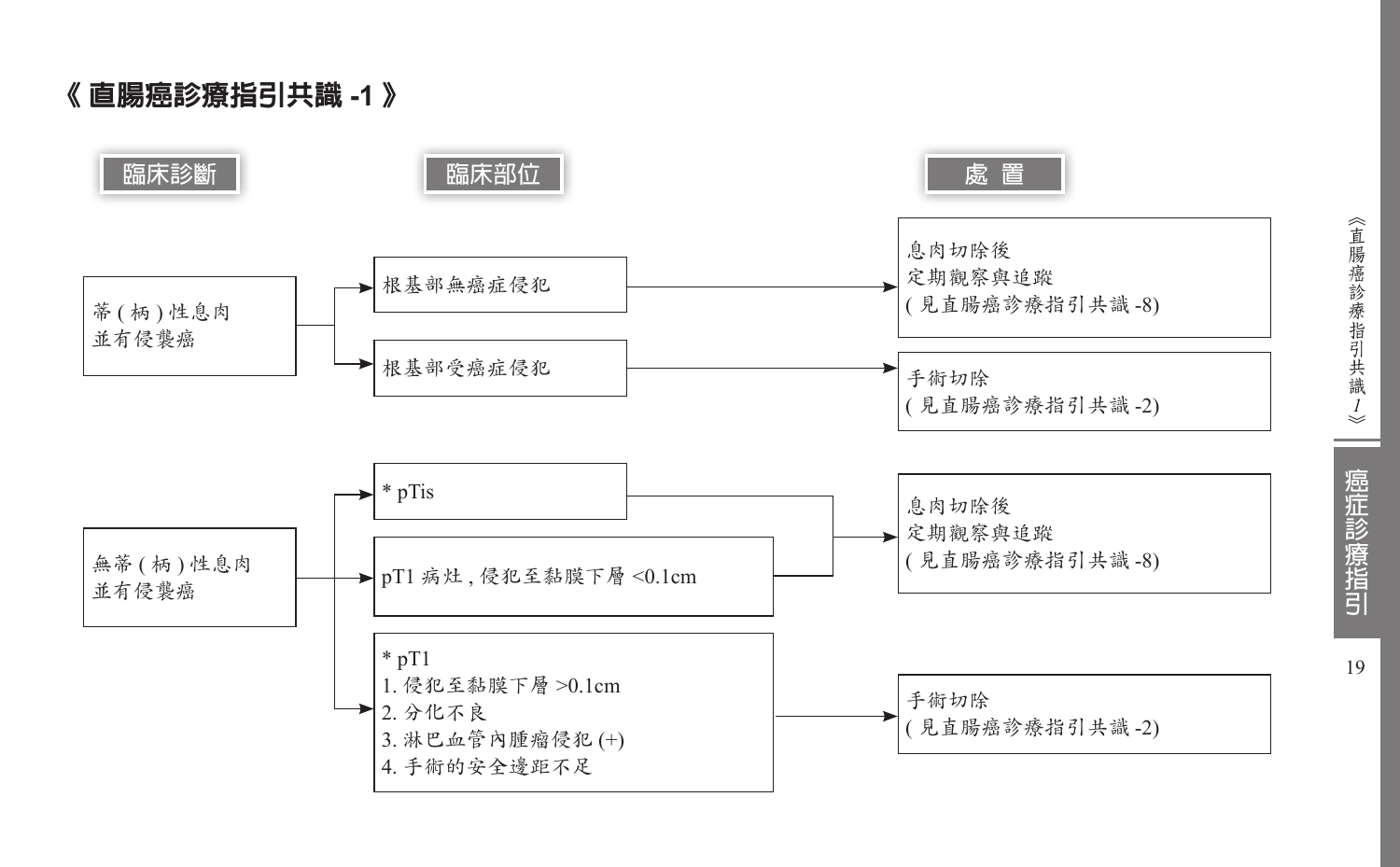# 《 直腸癌診療指引共識 **-2** 》



識 *2*

20

癌症診療指引



#### **直腸癌定義:**

距離肛門口 15 公分以内之直腸,依病灶下緣距肛門口的距離分為上 (>11cm)、中 (> 7cm & ≤ 11 cm)、下 ( ≤ 7 cm) 三段。對於中、下段局部廣泛性的 癌症,且年齡介於 18 至 75 歲的病人,可接受手術前放射及化學治療,之後再實施根除性手術切除。對於上段直腸癌患者,則建議由臨床醫師視患者狀 況而定,可直接進行手術,或採取手術前放射及化學治療,之後再實施根除性手術切除。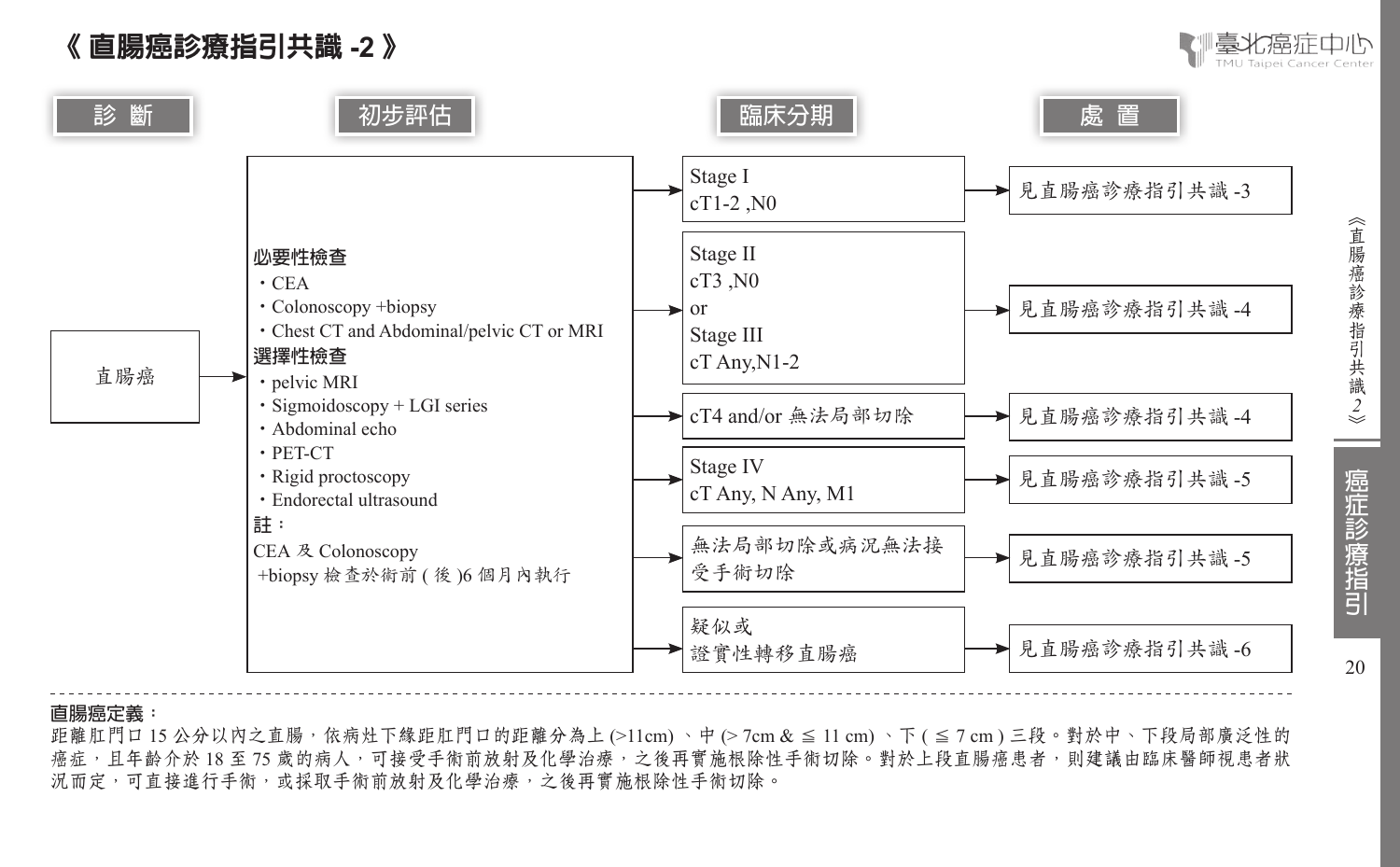《 直腸癌診療指引共識 **-3** 》





4. SM3(Submucosa layer 3) invasion

5. StageIIA,pT3N0M0:(without risk factor) added inspection MSI or MMR (optional),if MSI low adjuvant chemotherapy

6. For patients who are under 70 years old of age and ECOG: 0-2 points, suggested standard combination chemotherapy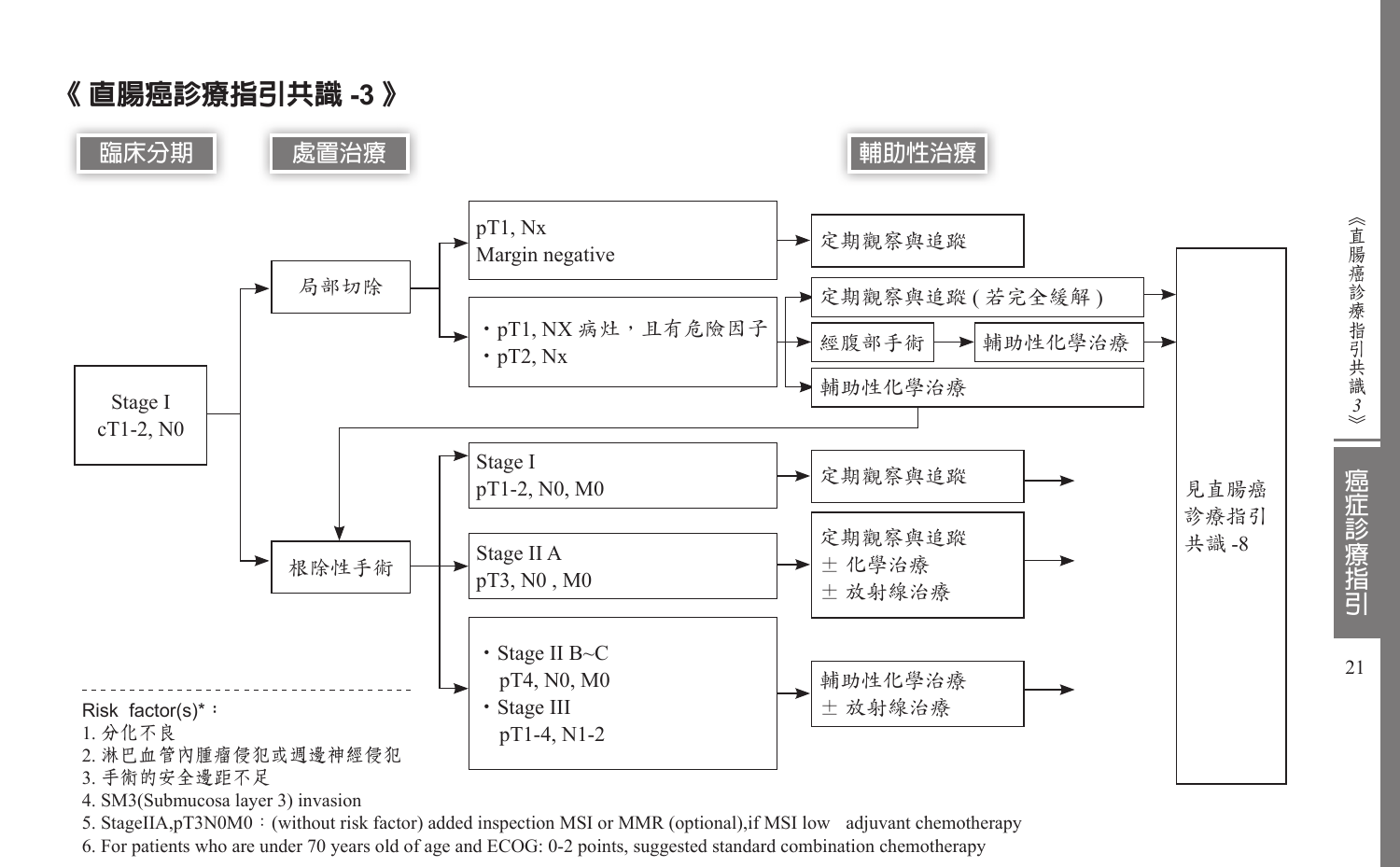



《直腸癌診療指引共識

*4*

癌症診療指引

22



\*1. 若所選擇的化療藥物非為 Fluoropyrimidines 類 ( 如: oxaliplatin), 則不建議同步接受放射線治療。

\*2. 若病人的分期接近 T3,N0 且手術的安全邊距足夠,以及預後特徵良好,RT 的治療成效較小,建議單獨使用化學治療。

\*3. For patients who are under 70 years old of age and ECOG: 0-2 points, suggested standard combination chemotherapy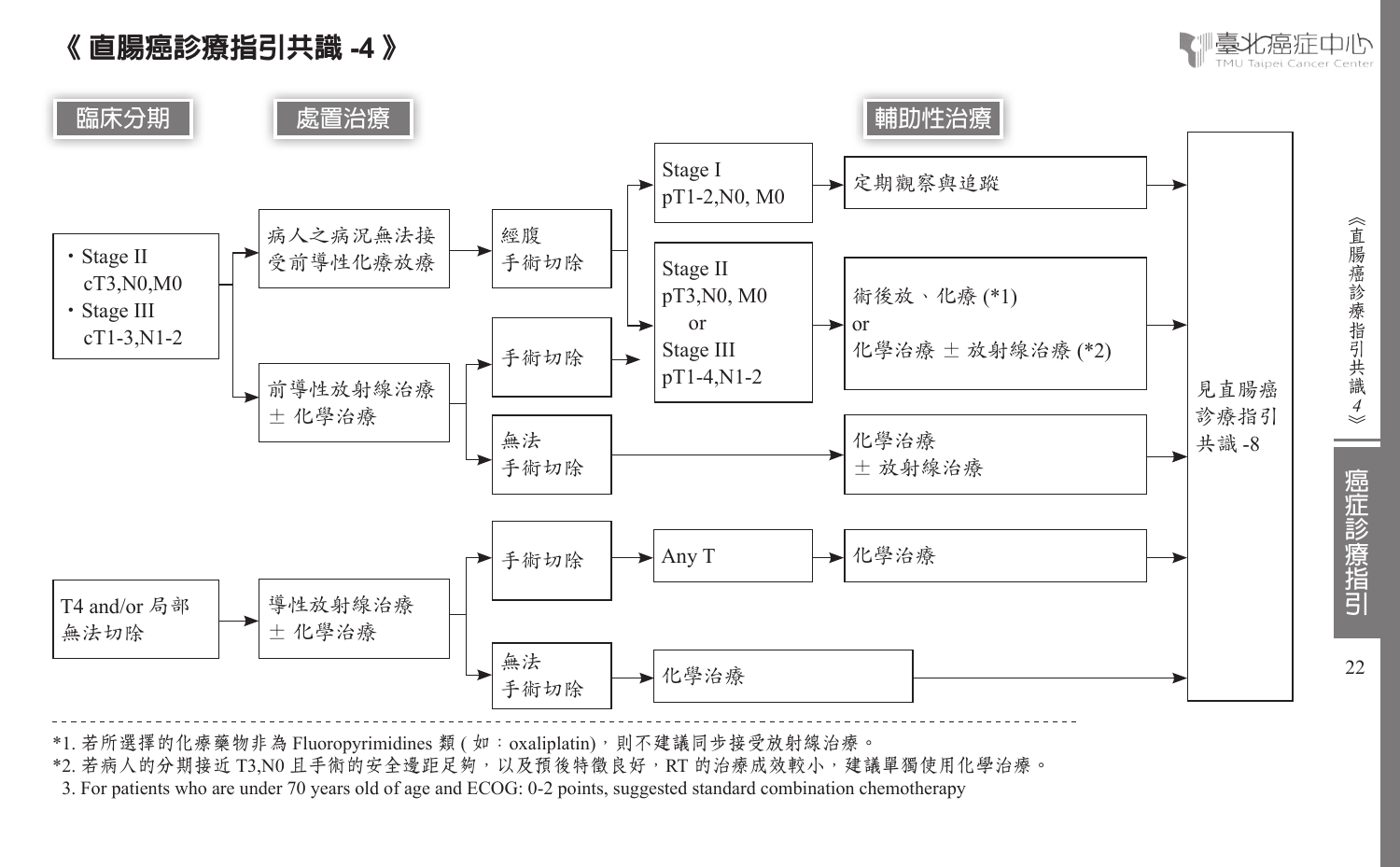《 直腸癌診療指引共識 **-5** 》



1. Stage IV 化學治療前加驗 RAS Mutation or BRAF,NGS ( 其餘 Stage Optional, optional 項目包括: B-RAF.MSI.MMR )

2. If d-MMR,MSI-H consider Immunotherapy

3. For patients who are under 70 years old of age and ECOG: 0-2 points, suggested standard combination chemotherapy

識 *5*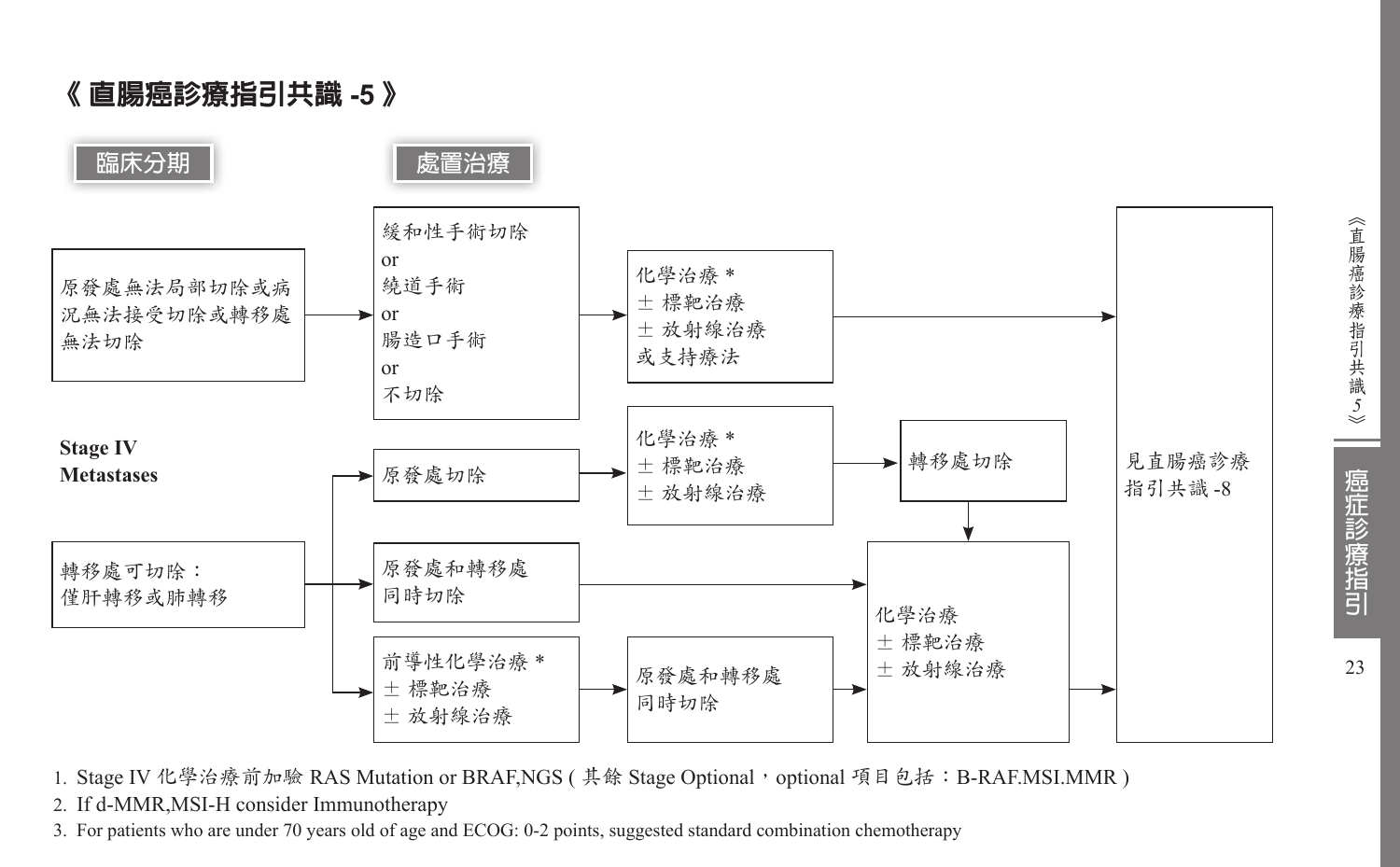





- 1. Stage IV 化學治療前加驗 RAS Mutation or BRAF, NGS ( 其餘 Stage Optional, optional 項目包括 :B-RAF.MSI.MMR )
- 2. Iff d-MMR,MSI-H consider Immunotherapy
- 3. For patients who are under 70 years old of age and ECOG: 0-2 points, suggested standard combination chemotherapy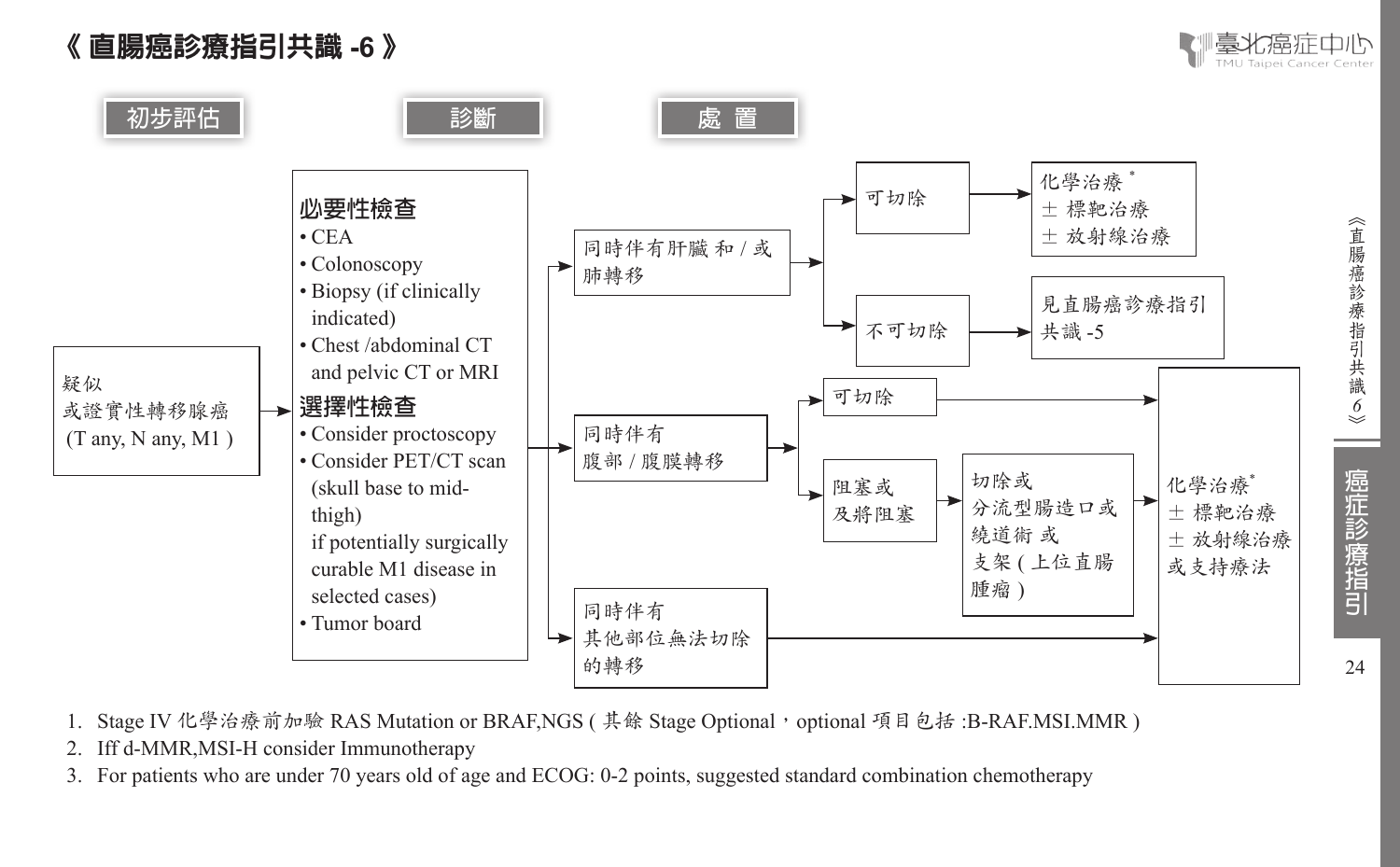《 直腸癌診療指引共識 **-7** 》



1. Stage IV 化學治療前加驗 RAS Mutation or BRAF,NGS ( 其餘 Stage Optional, optional 項目包括 :B-RAF.MSI.MMR )

2. If d-MMR,MSI-H consider Immunotherapy

3. For patients who are under 70 years old of age and ECOG: 0-2 points,suggested standard combination chemotherapy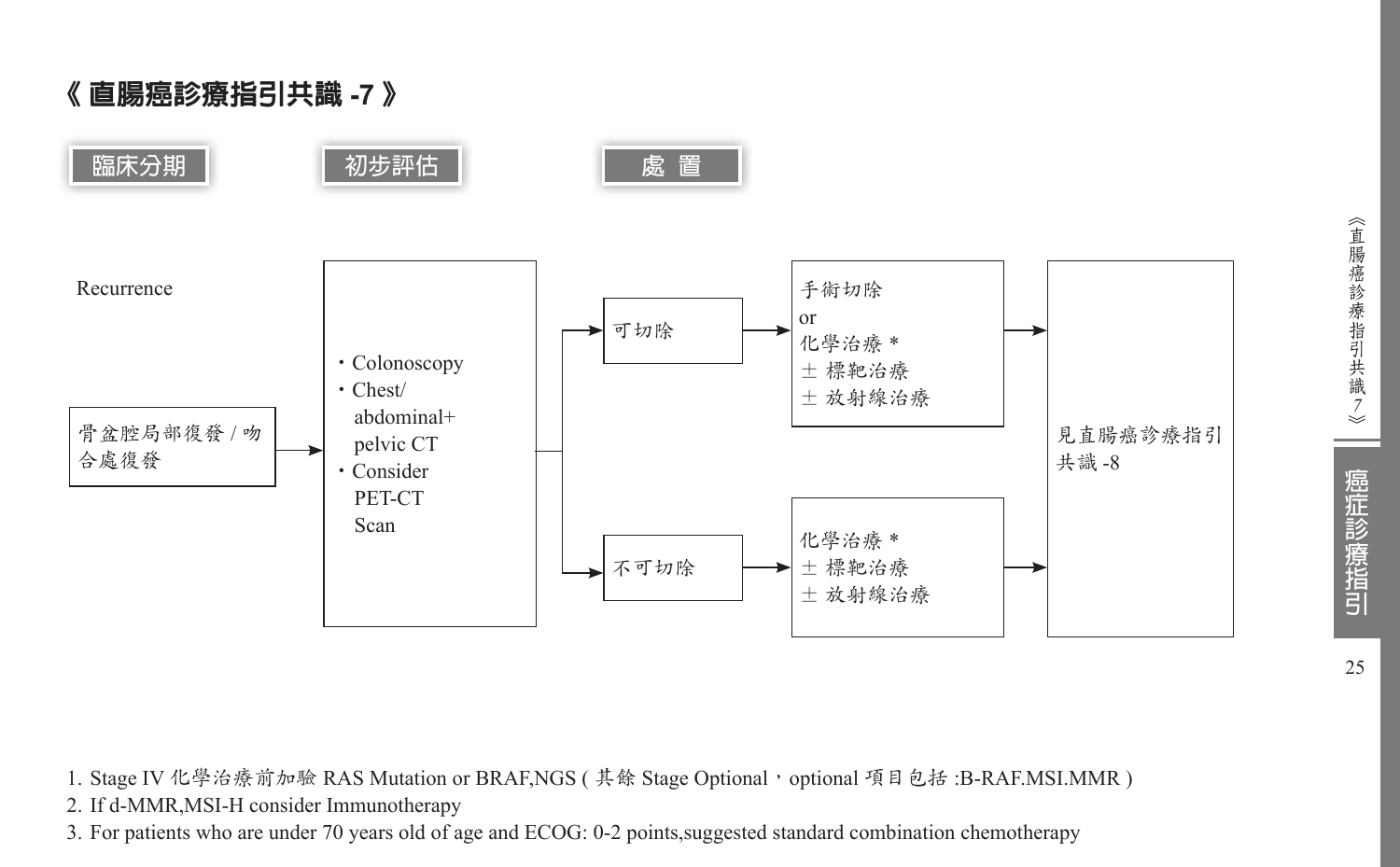# 《 直腸癌診療指引共識 **-7** 》



| Follow up Program for Rectal Cancer Patients (at least 5 years) |                                                                                                                                            |  |  |  |  |
|-----------------------------------------------------------------|--------------------------------------------------------------------------------------------------------------------------------------------|--|--|--|--|
| <b>CEA</b>                                                      | 術後第一個月,兩年內每 3-6 個月一次,以後每 6 個月一次。                                                                                                           |  |  |  |  |
|                                                                 | (1) Stage II~III patients $:$ 每 6-12 個月一次。                                                                                                 |  |  |  |  |
| $Check / Abdomen + pelvic CT$                                   | (2) Stage IV patients : 兩年內每 3-6 個月一次, 以後每 6-12 個月一次                                                                                       |  |  |  |  |
| Colonoscopy<br><sub>or</sub><br>Barium enema $+$ Sigmoidoscopy  | 第一年一次, 之後每隔一年一次 。<br>1. 術前為阻塞型病灶,未全程做完大腸鏡檢者,術後 3-6 個月內即應再施檢一次。<br>2. 若爲 advanced adenoma, 追蹤 1 年。<br>3. 若非爲 advance adenoma,追蹤 3 年而後追蹤 5 年 |  |  |  |  |
| Rigid proctoscopy ( 選擇性 )                                       | 每6個月一次。                                                                                                                                    |  |  |  |  |
| Abdomen sono (選擇性)                                              | 每6個月一次。                                                                                                                                    |  |  |  |  |
| PET-CT scan ( 選擇性 )                                             | 臨床評估需要時                                                                                                                                    |  |  |  |  |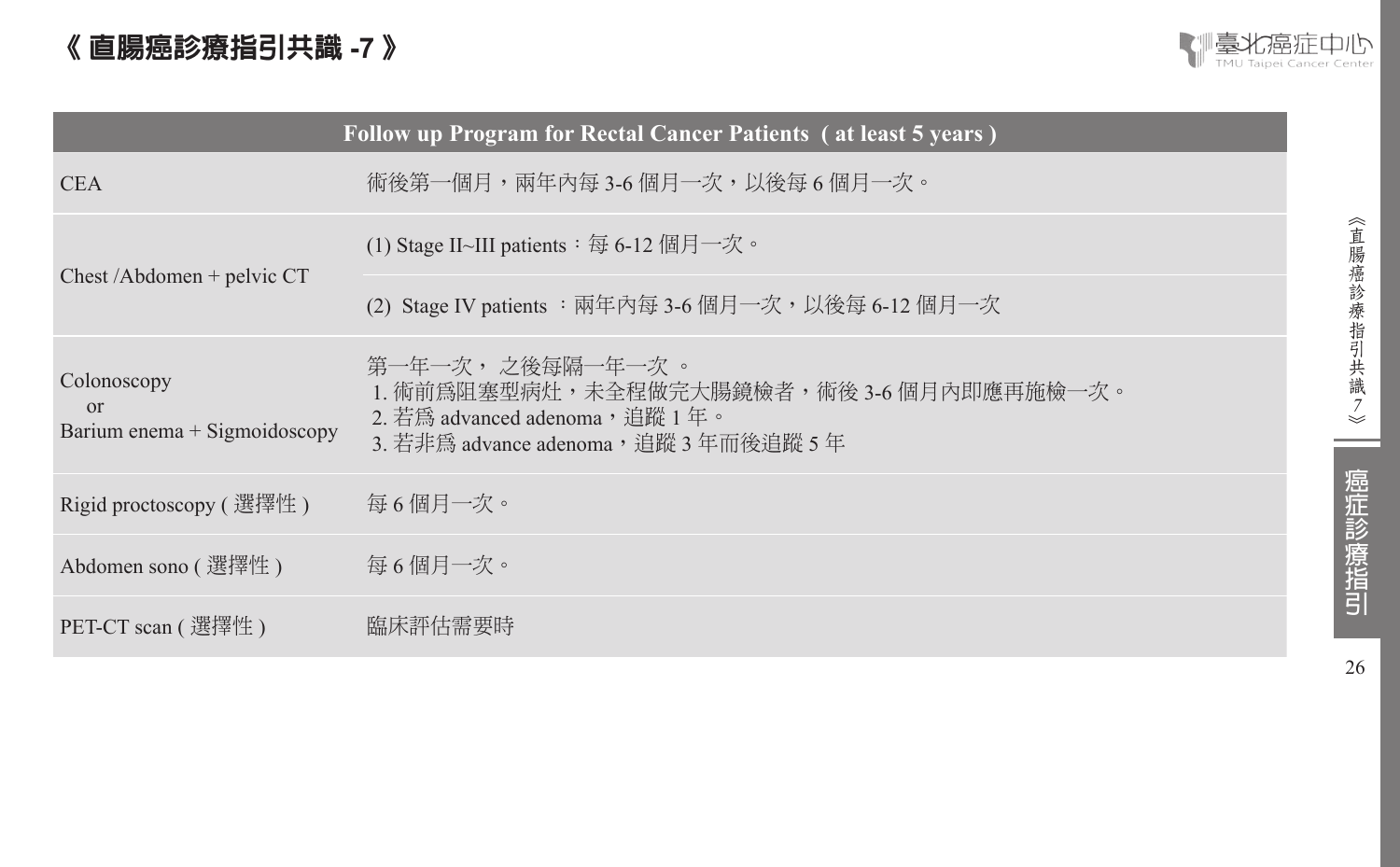《 大腸癌診療指引共識 **-1**  》

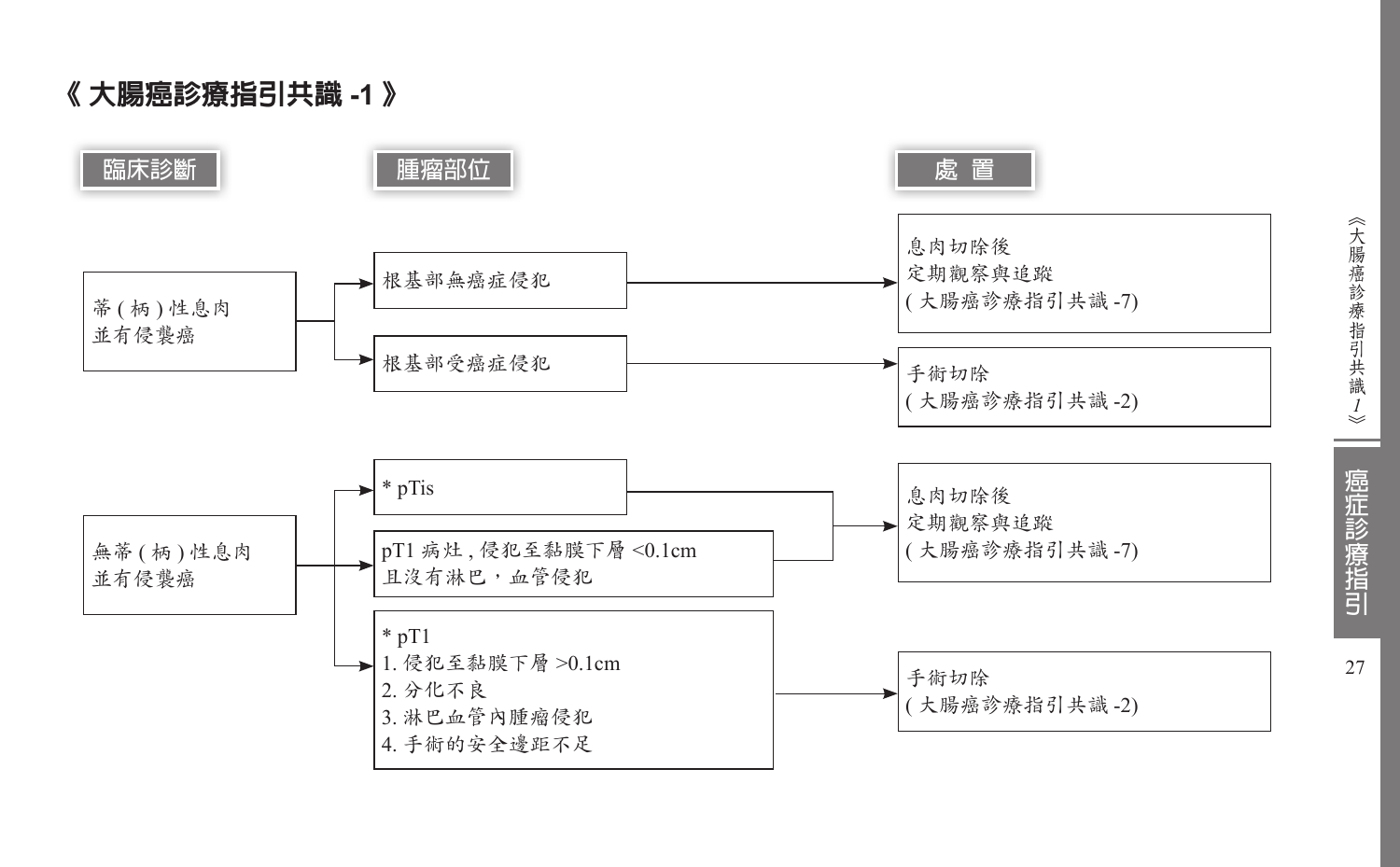



2. 淋巴血管內腫瘤侵犯 or 神經週圍浸潤 (lymphatic/vascular/perineural invasion)

- \*High risk factors :<br>1. 分化不良 (poorly differentiated)
- 3. 淋巴摘除<12 顆 (<12 lymph nodes examined) 4. 局部穿孔 (localized perforation)
- 5. 完全腸道阻塞 (bowel obstruction)
- 6. 手術的安全邊距不足、無法界定或手術邊距有癌細胞侵犯 (close , indeterminate or positive margins)
- 7. StageIIA,pT3N0M0:(without risk factor) 加驗 MSI or MMR (optional),if MSI low → adjuvant chemotherapy
- 8. For patients who are under 70 years old of age and ECOG: 0-2 points, suggested standard combination chemotherapy

識 *2*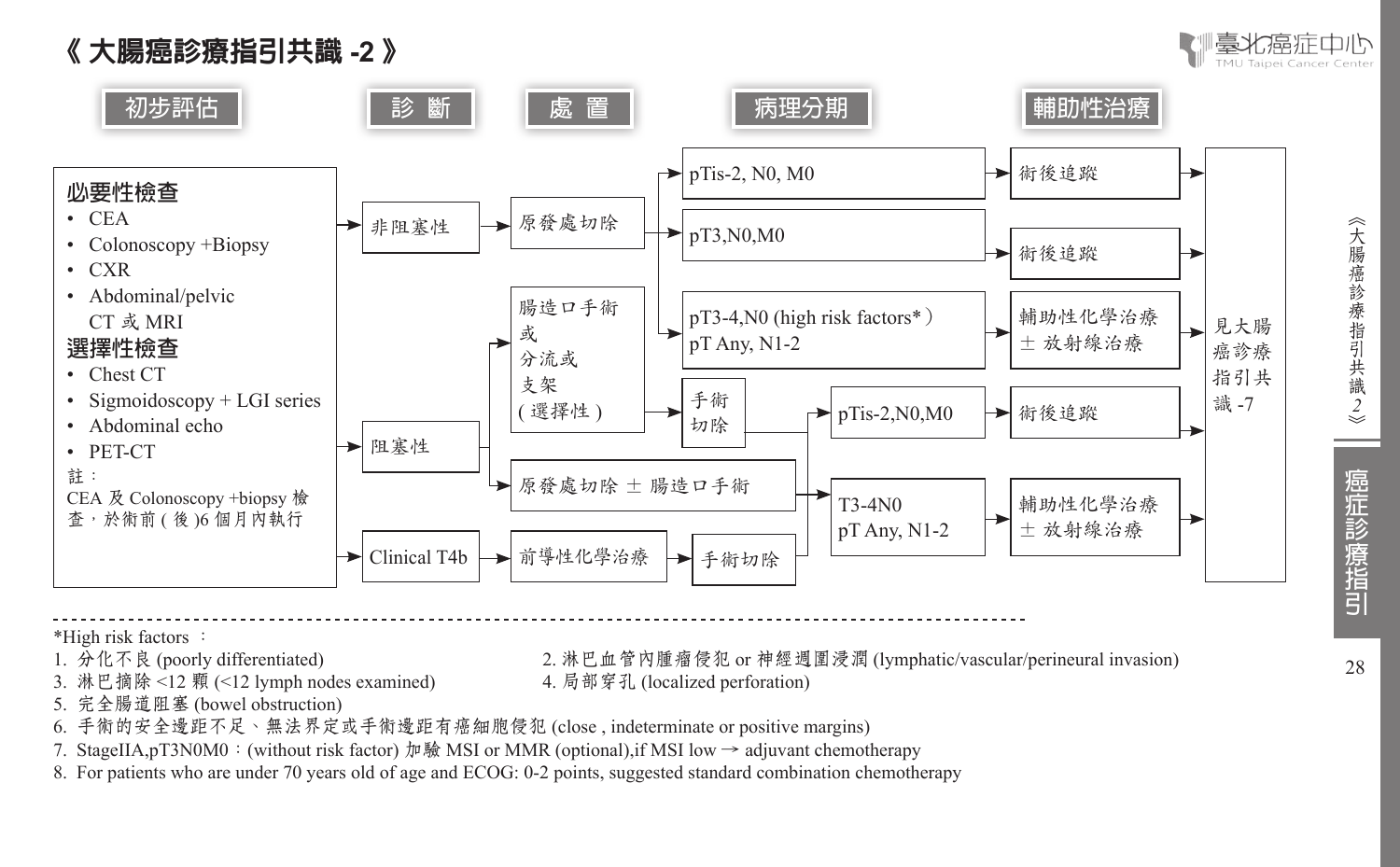《 大腸癌診療指引共識 **-3** 》



1. Stage IV 化學治療前加驗 RAS Mutation ( 其餘 Stage Optional, optional 項目包括:B-RAF、MSI.、MMR)。

2. If d-MMR,MSI-H consider Immunotherapy

3. For patients who are under 70 years old of age and ECOG: 0-2 points, suggested standard combination chemotherapy

識 *3*癌症診療指引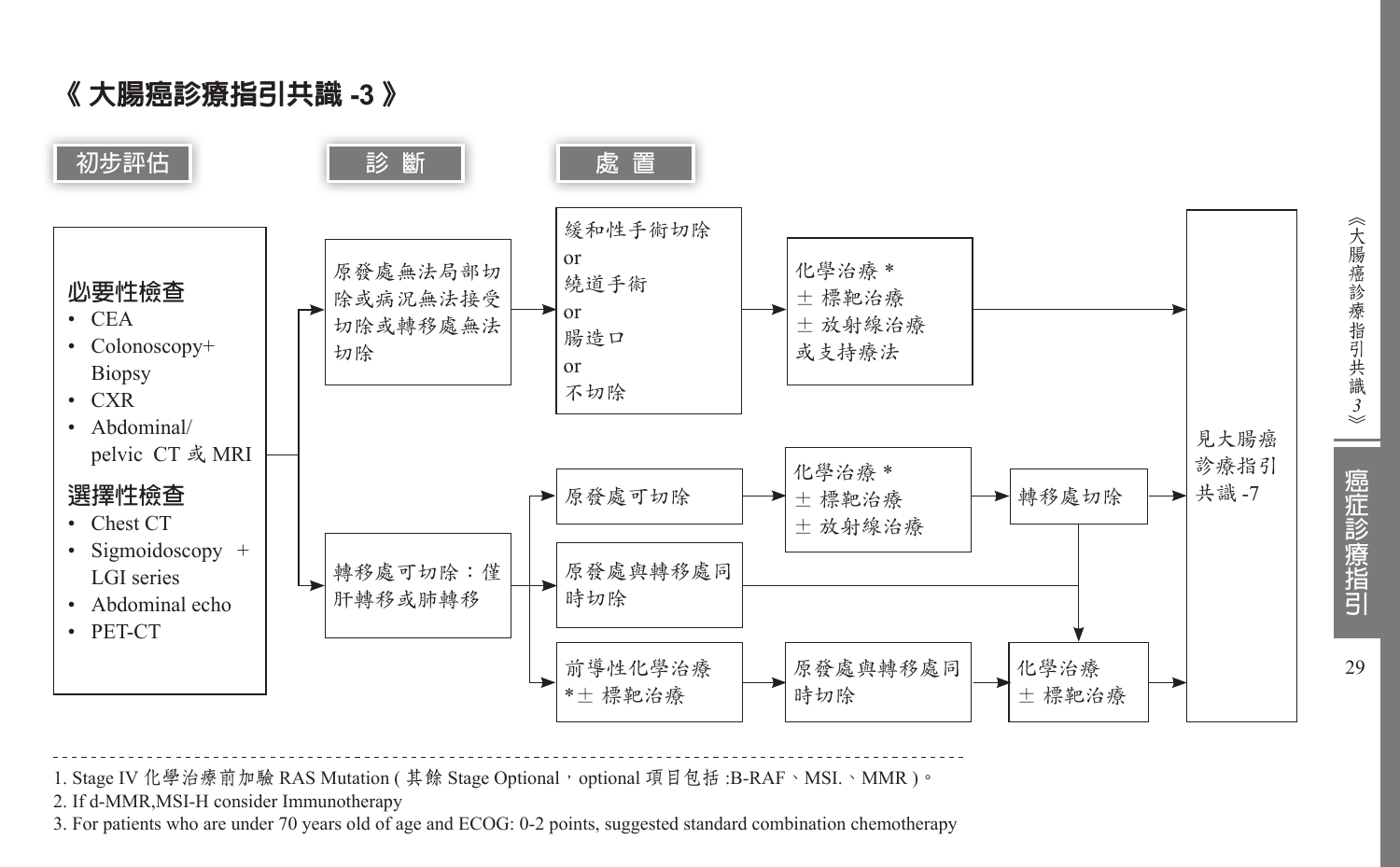《 大腸癌診療指引共識 **-4** 》

lung metastases



《大腸癌診療指引共識

*4*

30

癌症診療指引



4. 大腸癌僅腹膜轉移未合併肝肺轉移,且 ECOG:0-1,心臟、肺、腎功能正常者,→ 癌細胞減積手術 ± 腹 腔內溫熱化學治療 (選擇性)。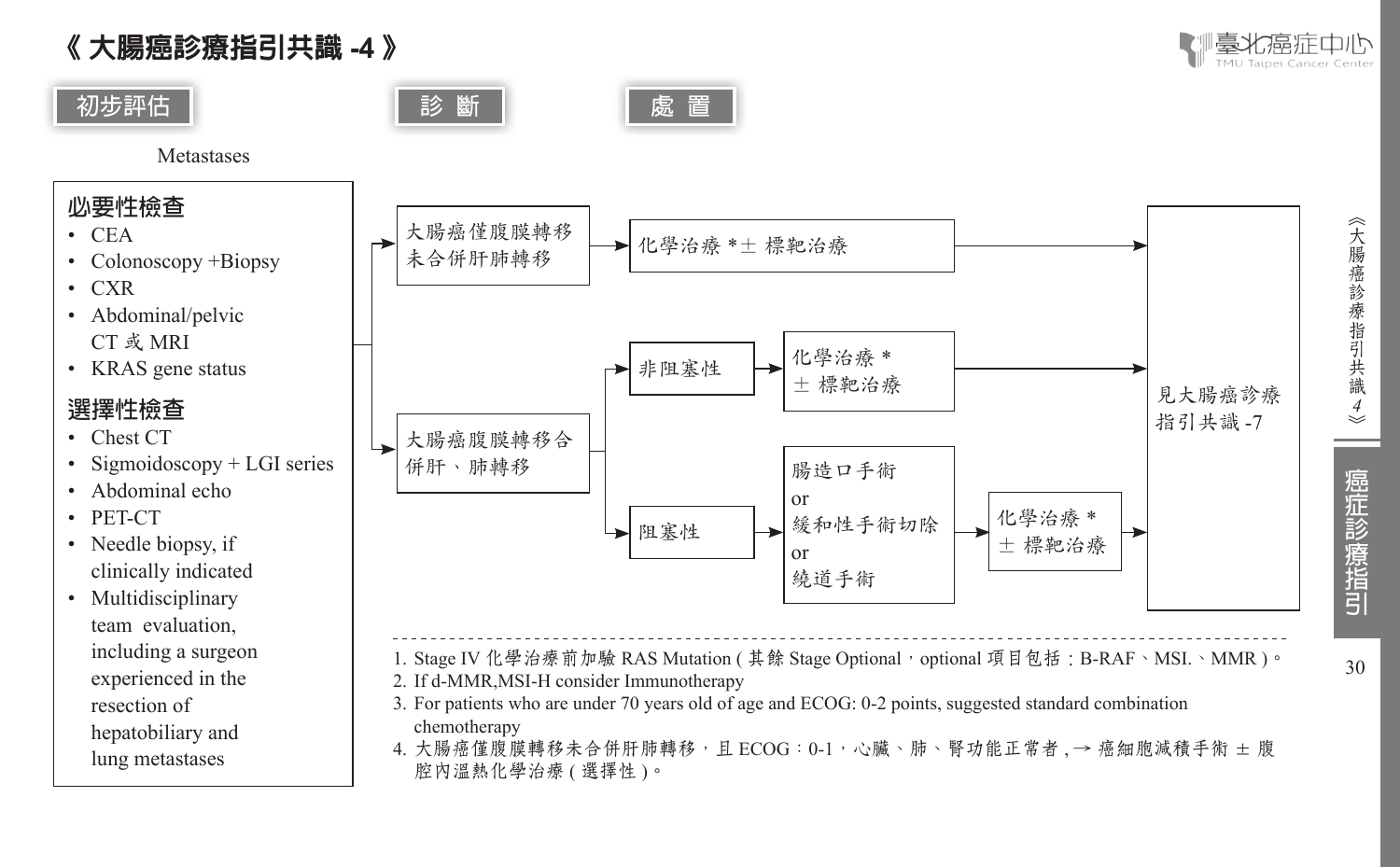《 大腸癌診療指引共識 **-5** 》



- 1. Stage IV 化學治療前加驗 RAS Mutation or BRAF, NGS ( 其餘 Stage Optional, optional 項目包括: B-RAF.MSI.MMR )
- 2. If d-MMR,MSI-H consider Immunotherapy
- 3. For patients who are under 70 years old of age and ECOG: 0-2 points, suggested standard combination chemotherapy
- 4. 大腸癌僅腹膜轉移未合併肝肺轉移,且ECOG:0-1,心臟、肺、腎功能正常者,→ 癌細胞減積手術 ± 腹腔內溫熱化學治療(選擇性)。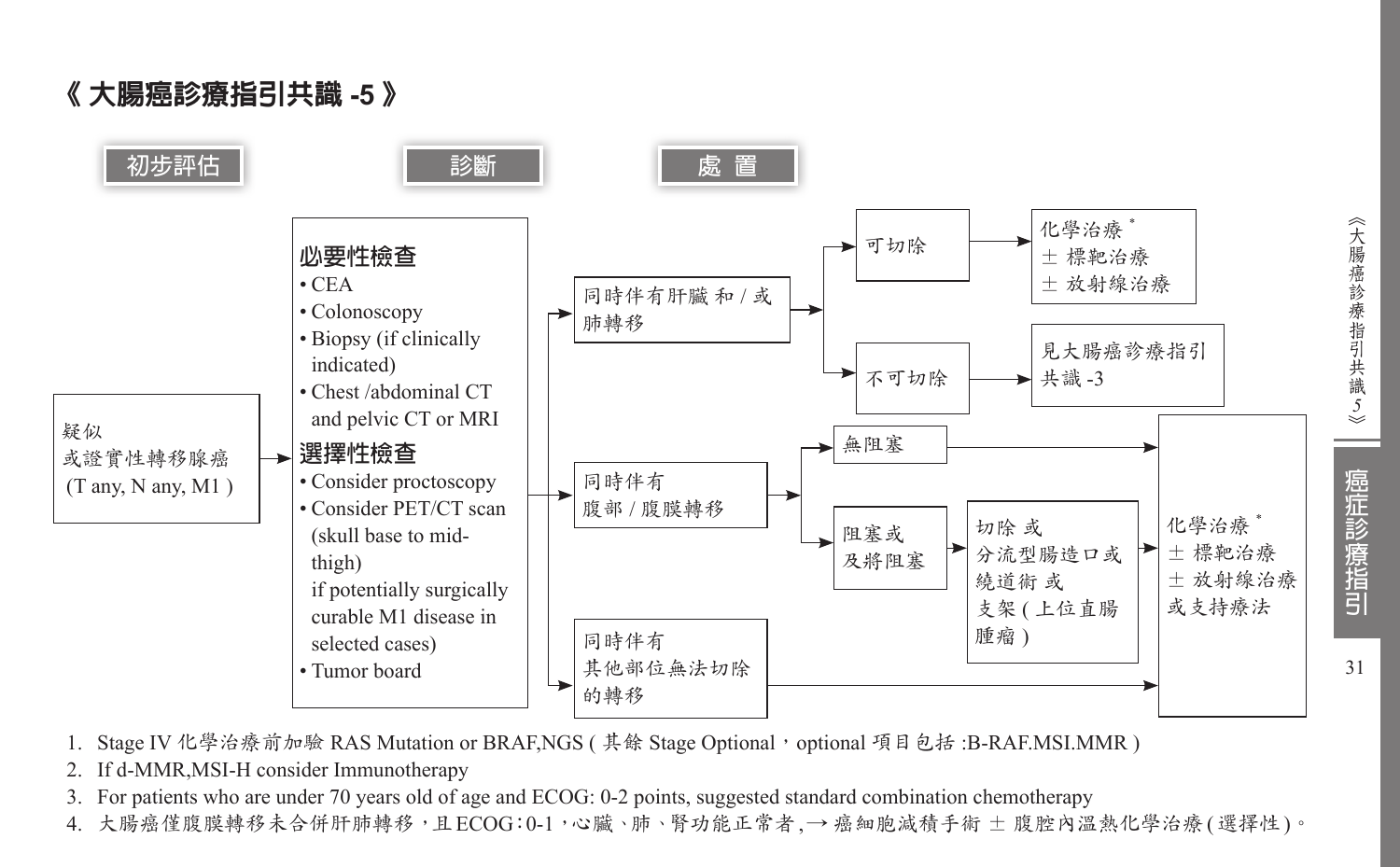





1. Stage IV 化學治療前加驗 RAS Mutation or B-RAF ( 其餘 Stage Optional, optional 項目包括 :B-RAF、MSI.、MMR)。

2. If d-MMR,MSI-H consider Immunotherapy

3. For patients who are under 70 years old of age and ECOG: 0-2 points, suggested standard combination chemotherapy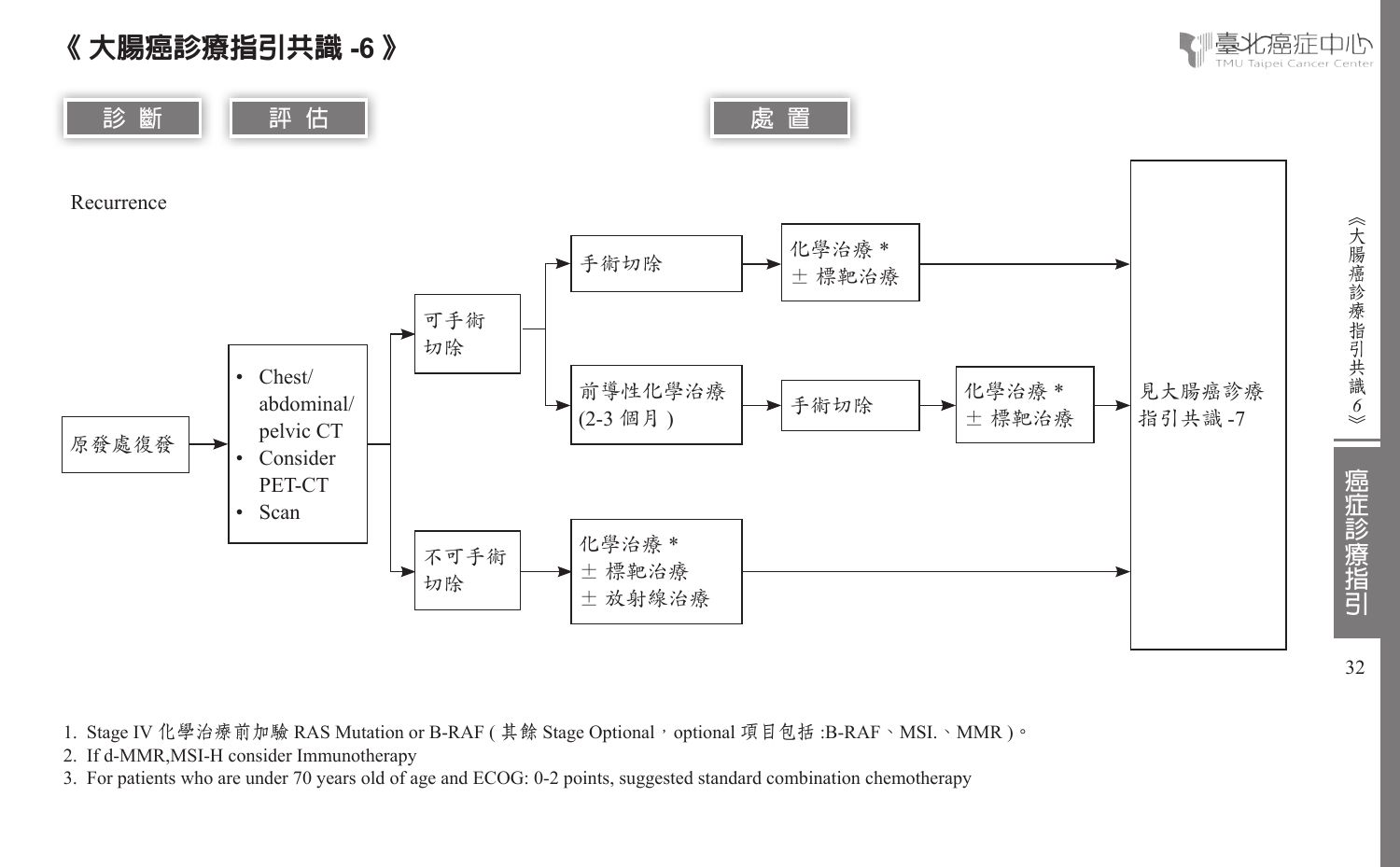# 《 大腸癌診療指引共識 **-6** 》

|                                                           | Follow up Program for Rectal Cancer Patients (at least 5 years)                                                                            |
|-----------------------------------------------------------|--------------------------------------------------------------------------------------------------------------------------------------------|
| <b>CEA</b>                                                | 術後第一個月,兩年內每 3-6 個月一次,以後每 6 個月一次。                                                                                                           |
|                                                           | (1) stage II,III : 每 6-12 個月一次。                                                                                                            |
| Chest/Abdomen + pelvic $CT$                               | (2) Stage IV patients :兩年內每 3-6 個月一次,以後每 6-12 個月一次                                                                                         |
| Colonoscopy<br>$\Omega$<br>Barium enema $+$ Sigmoidoscopy | 第一年一次, 之後每隔一年一次 。<br>1. 術前爲阻塞型病灶,未全程做完大腸鏡檢者,術後 3-6 個月內即應再施檢一次。<br>2. 若爲 advanced adenoma, 追蹤 1年。<br>3. 若非為 advance adenoma,追蹤 3 年而後追蹤 5 年。 |
| Abdomen sono ( 選擇性 )                                      | 每半年一次                                                                                                                                      |
| PET-CT scan ( 選擇性 )                                       | 臨床評估需要時。                                                                                                                                   |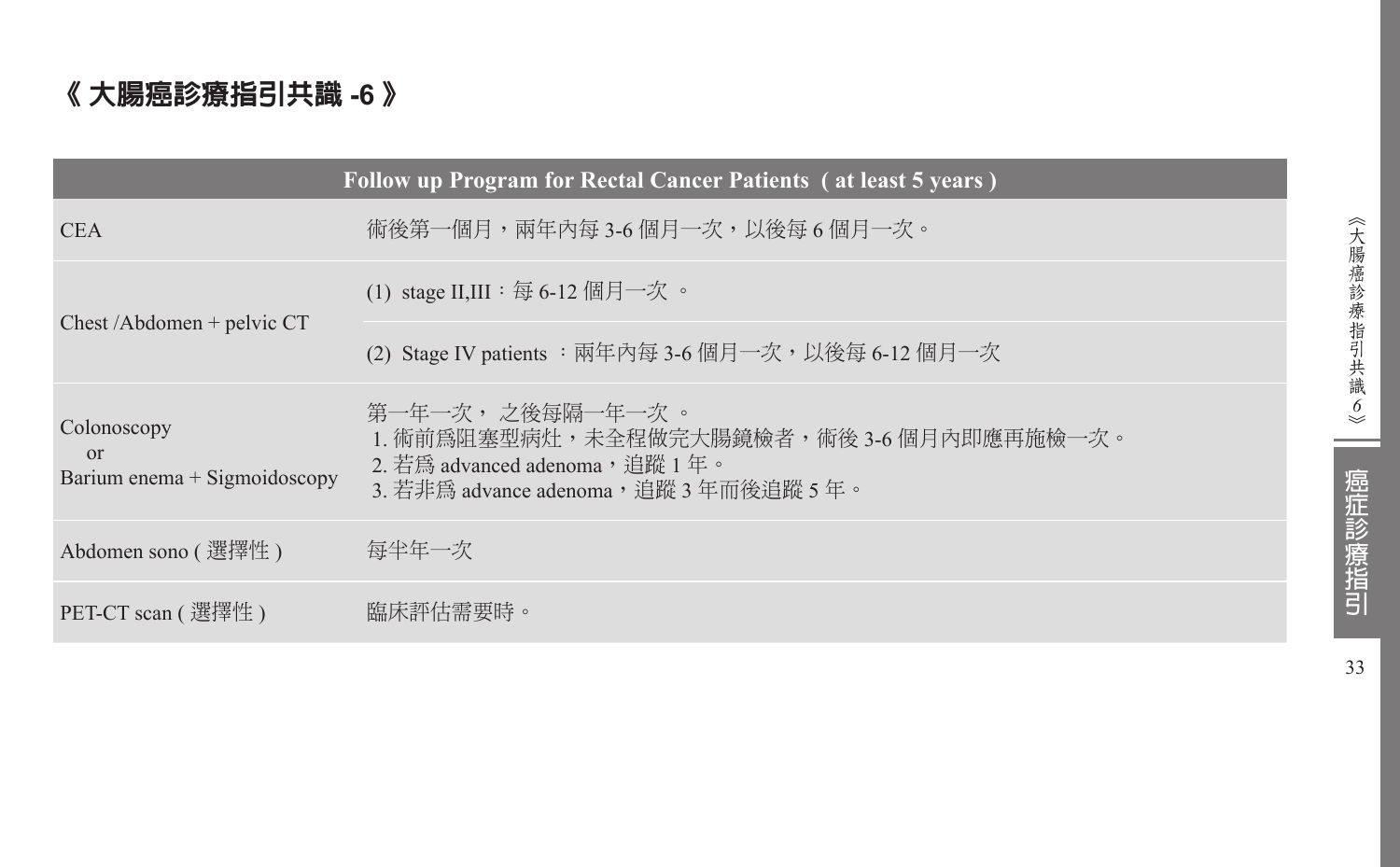

# 《 大腸直腸癌抗癌藥物治療指引 》

# **Adjuvant Therapy of Colon Cancer**

#### **mFOLFOX6**

| 藥品名         | 劑量 mg/m $^{\rm 2}$ | 給藥日  | 頻率  | 週期             | 參考文獻 |
|-------------|--------------------|------|-----|----------------|------|
| Oxaliplatin | 85                 |      | O2W | $\overline{1}$ | 1-3  |
| Leucovorin  | 400                |      | O2W | $\overline{1}$ |      |
| $5-FU$      | 400                |      | 02W | $\overline{1}$ |      |
| $5-FU$      | $1200*$            | $-2$ | O2W | $\overline{1}$ |      |

\* Continuous infusion for 24 hours

#### **FOLFOX4**

| 藥品名         | 劑量 mg/m <sup>2</sup> | 給藥日 | 頻率  | 週期             |  |
|-------------|----------------------|-----|-----|----------------|--|
| Oxaliplatin | 85                   |     | O2W | $\overline{1}$ |  |
| Leucovorin  | 200                  |     | O2W | $\overline{1}$ |  |
| $5-FU$      | 400                  |     | O2W | $\overline{1}$ |  |
| $5-FU$      | $600*$               | 1-2 | O2W | $\overline{1}$ |  |

\* Continuous infusion for 24 hours

#### **FOLFOX7**

| 藥品名         | 劑量 mg/m $^2$ | 給藥日     | 頻率  | 週期 |  |
|-------------|--------------|---------|-----|----|--|
| Oxaliplatin | 83           |         | O2W |    |  |
| Leucovorin  | 400          |         | O2W |    |  |
| $5-FU$      | $1200*$      | $1 - 2$ | O2W |    |  |

《大腸直腸癌抗癌藥物治療指引》 34︽大腸直腸癌抗癌藥物治療指引︾

34

\* Continuous infusion for 24 hours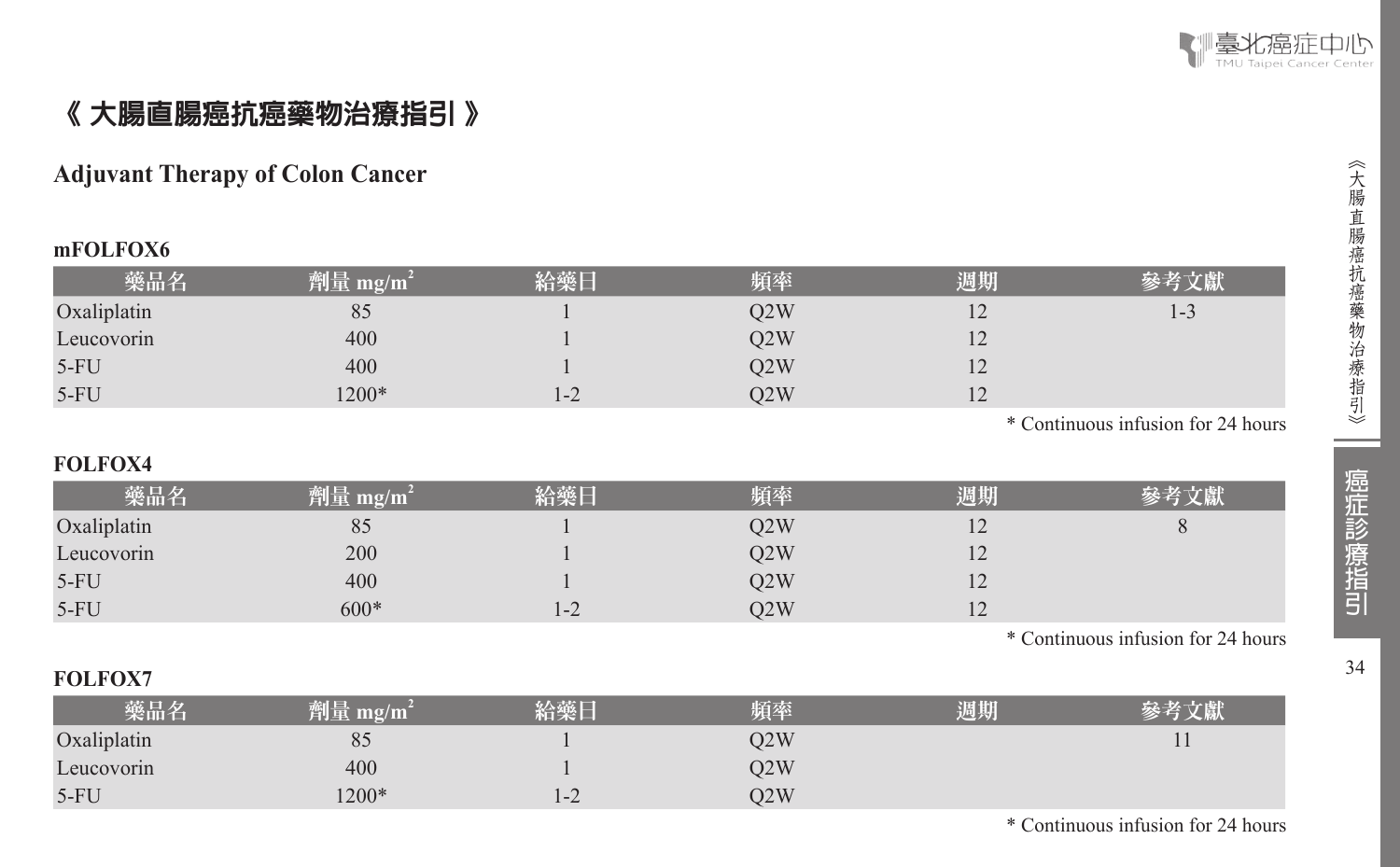# **Capecitabine**

| 藥品名           | 劑量 mg/m <sup>2</sup> | 給藥日                  | 頻率               | 週期             | 參考文獻                               |
|---------------|----------------------|----------------------|------------------|----------------|------------------------------------|
| Capecitabine  | 1250 PO BID          | $1 - 14$             | Q <sub>3</sub> W | 8              | $\overline{4}$                     |
|               |                      |                      |                  |                |                                    |
| CapeOx        |                      |                      |                  |                |                                    |
| 藥品名           | 劑量 mg/m <sup>2</sup> | 給藥日                  | 頻率               | 週期             | 參考文獻                               |
| Oxaliplatin   | 130                  |                      | Q3W              | 8              | 5                                  |
| Capecitabine  | 1000 PO BID          | $1 - 14$             | Q <sub>3</sub> W | 8              |                                    |
|               |                      |                      |                  |                |                                    |
| $5$ - $FU+LV$ |                      |                      |                  |                |                                    |
| 藥品名           | 劑量 mg/m <sup>2</sup> | 給藥日                  | 頻率               | 週期             | 參考文獻                               |
| Leucovorin    | 500                  | 1, 8, 15, 22, 29, 36 | Q8W              | 4              | 6                                  |
| $5-FU$        | 500                  | 1, 8, 15, 22, 29, 36 | Q8W              | $\overline{4}$ |                                    |
|               |                      |                      |                  |                |                                    |
| sLV5FU2       |                      |                      |                  |                |                                    |
| 藥品名           | 劑量 $mg/m^2$          | 給藥日                  | 頻率               | 週期             | 參考文獻                               |
| Leucovorin    | 400                  |                      | Q2W              | 12             |                                    |
| $5-FU$        | 400                  |                      | Q <sub>2</sub> W | 12             |                                    |
| $5-FU$        | 1200*                | $1 - 2$              | Q2W              | 12             |                                    |
|               |                      |                      |                  |                | * Continuous infusion for 24 hours |

| 藥品名              | $^2$ 劑量 mg/m <sup>2</sup> | 給藥日 | 斯率  | 週期 |  |
|------------------|---------------------------|-----|-----|----|--|
| <b>UFUR</b>      | 300-350/day PO            | -28 | )4W |    |  |
| $\pm$ Leucovorin | 50-150 mg PO QD           | -28 | )4W |    |  |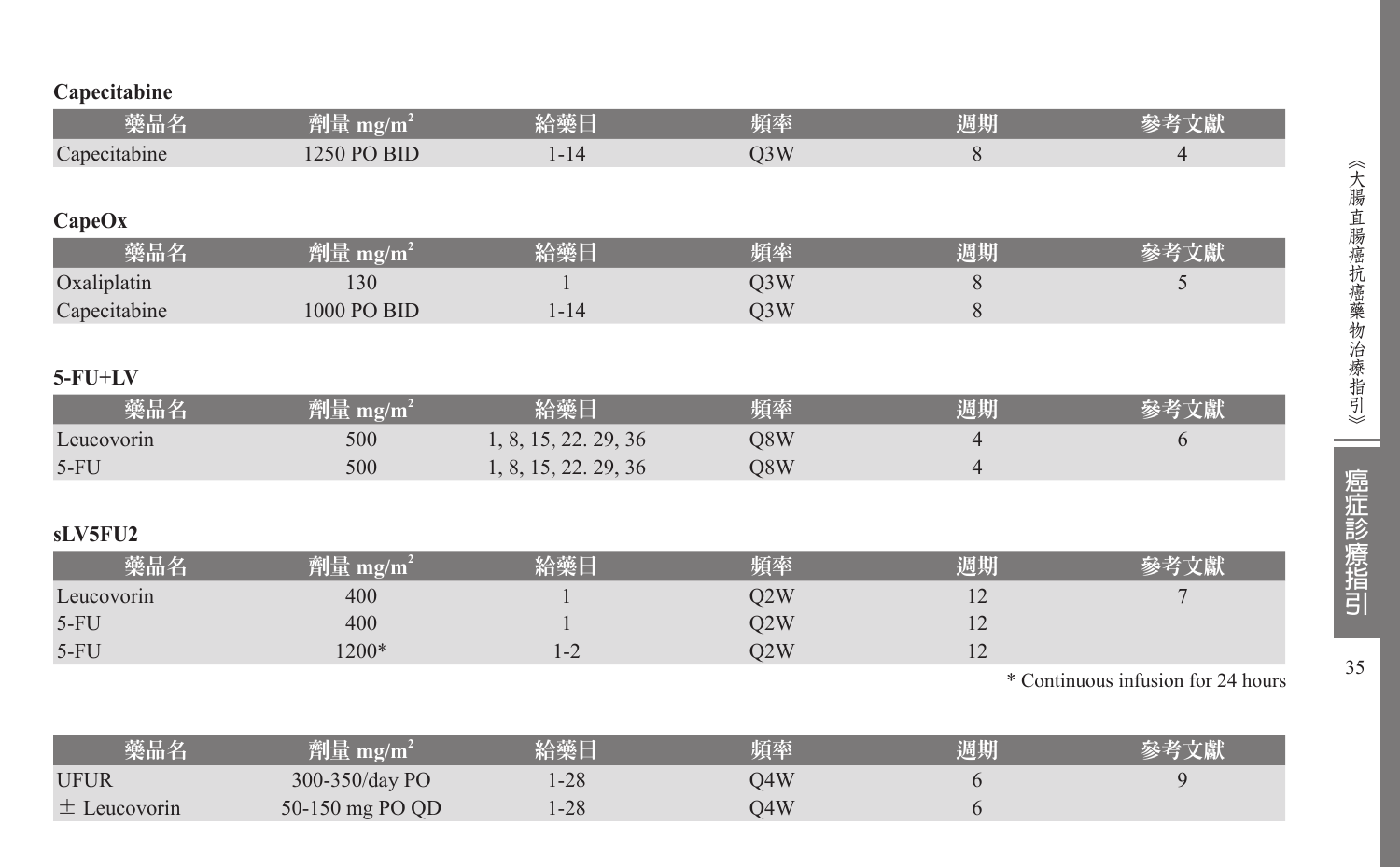36

| _____<br>樂品名 | <b>Market</b><br>al Br<br>$m\overline{g}/m$<br>בעונים | ____<br>经承围        | 頃密  | 週期 | -64<br>こだい |
|--------------|-------------------------------------------------------|--------------------|-----|----|------------|
| $TS-1$       | <b>BID</b><br>$\Delta$ DO<br>40                       | $\bigcap$<br>$-20$ | O6W |    | 40         |

## **Neoadjuvant Therapy of Colon Cancer**

同  $1<sup>st</sup>$  line therapy of metastatic colon cancer

# 參考文獻

- Andre T Boni C, Mounedji-Boudiaf L, et al. Oxaliplatin, fluorouracil, and leucovorin as adjuvant treatment for colon cancer. N Engl J Med 2004;350:2343-2351.
- 2. Cheeseman SL, Joel SP, Chester JD, et al. A 'modified de Gramont' regimen of fluorouracil, alone and with oxaliplatin, for advanced colorectal cancer. Br J Cancer 2002;87:393-399.
- 3. Maindrault-Goebel F, deGramont A, Louvet C,et al. Evaluation of oxaliplatin dose intensity in bimonthly leucovorin and 48 hour 5-fluorouracil continuous infusion regimens (FOLFOX) in pretreated metastatic colorectal cancer. Annals of Oncology 2000;11:1477-1483.
- 4. Twelves C, Wong A, Nowacki MP, et al. Capecitabine as adjuvant treatment for stage III colon cancer. N Engl J Med 2005;352:2696-2704.
- 5. Schmoll HJ, Cartwright T, Taernero J, et al. Phase III trial of capecitabine plus oxaliplatin as adjuvant therapy for stage III colon cancer: a planned safety analysis in 1,864 patients. J Clin Oncol 2007;25:102-109.
- 6. Haller DG, Catalano P, Macdonald JS Mayer RJ. Phase III study of fluorouracil, leucovorin and levamisole in high risk stage II and III colon cancer: final report of Intergroup 0089. J Clin Oncol 2005;23:8671-8678.
- 7. Andre T, Louvet C, Maindrault-Goebel F, et al. CPT-11 (irinotecan) addition to bimonthly, high-dose leucovorin and bolus and continuous-infusion 5-fluorouracil (FOLFIRI) for pretreated metastatic colorectal cancer. Eur J Cancer 1999;35(9):1343-7.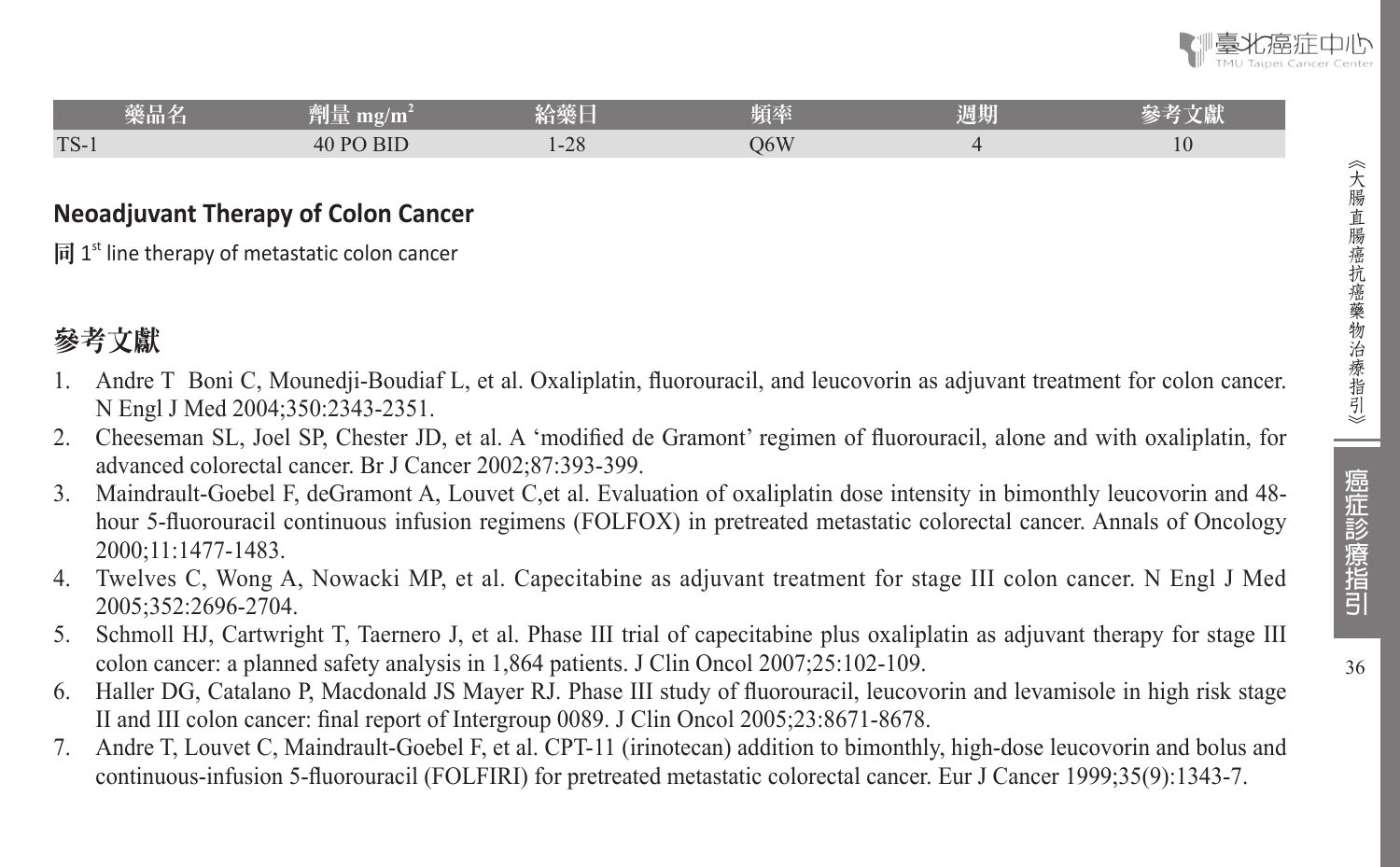- 8. deGramont A, Figer A, Seymour M, et al. Leucovorin and Fluorouracil With or Without Oxaliplatin as First-Line Treatment in Advanced Colorectal Cancer. J Clon Oncol 2000;18:2938-2947.
- 9. Sulkes A, Benner SE, Canetta RM. Uracil-ftorafur: an oral fluoropyrimidine active in colorectal cancer. J Clin Oncol. Oct 1998;16(10):3461-3475.
- 10. Hamaguchi, Tetsuya et al. Capecitabine versus S-1 as adjuvant chemotherapy for patients with stage III colorectal cancer (JCOG0910): an open-label, non-inferiority, randomised, phase 3, multicentre trial. The Lancet Gastroenterology & Hepatology , Volume  $3$ , Issue  $1, 47 - 56$ .
- 11. Tezuka T, Hamada C, Ishida H, et al. Phase II clinical study of modified FOLFOX7 (intermittent oxaliplatin administration) plus bevacizumab in patients with unresectable metastatic colorectal cancer-CRAFT study. Invest New Drugs. 2013 Oct;31(5):1321-9.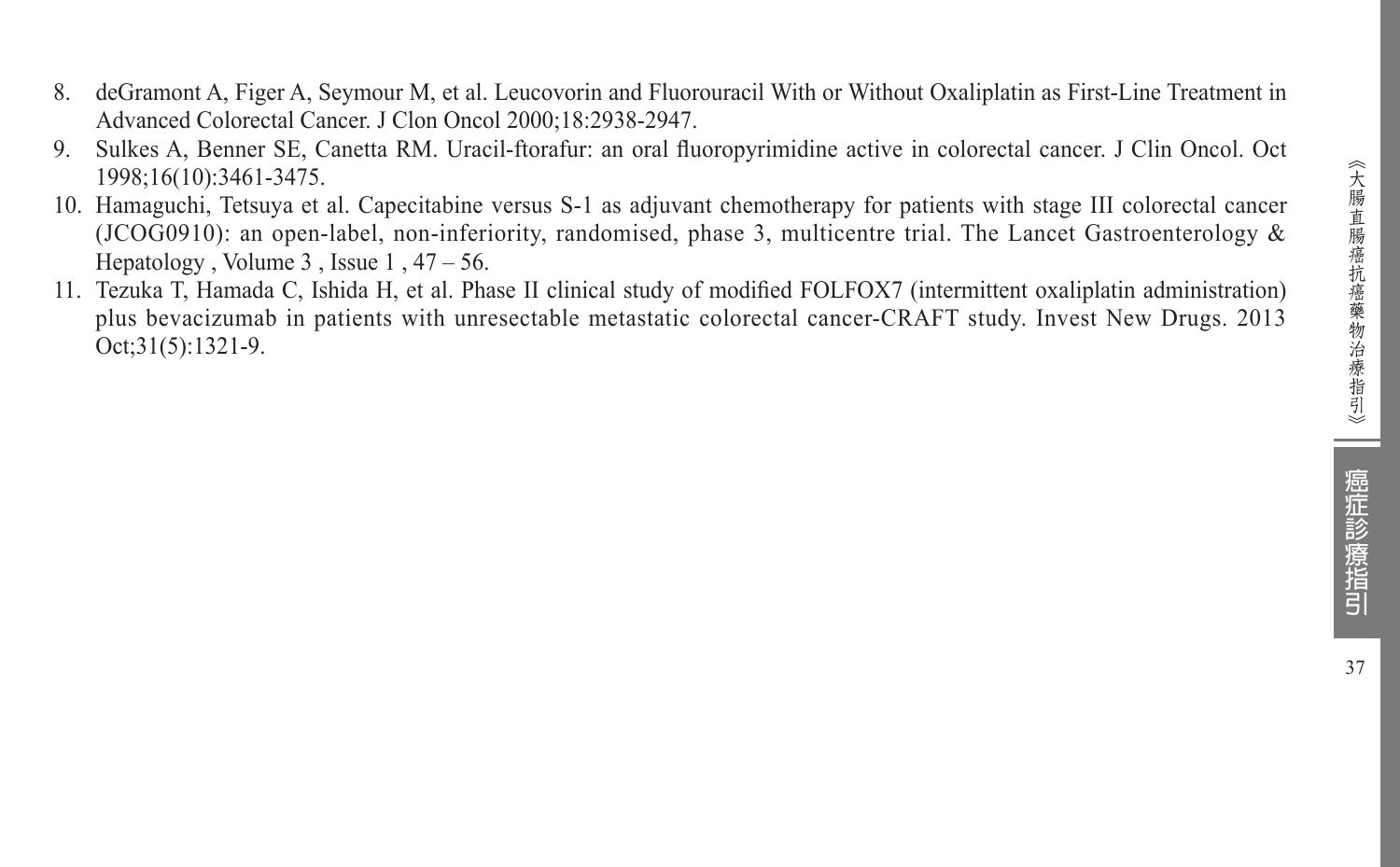

# **Adjuvant Therapy of Rectal Cancer**

# **Chemotherapy**

#### **mFOLFOX6**

| 藥品名         | 劑量 mg/m <sup>2</sup> | 給藥日 | 頻率  | 週期 |                                    |
|-------------|----------------------|-----|-----|----|------------------------------------|
| Oxaliplatin | 85                   |     | Q2W |    | 1-3                                |
| Leucovorin  | 400                  |     | O2W | 12 |                                    |
| $5-FU$      | 400                  |     | Q2W |    |                                    |
| $5-FU$      | 1200*                | 1-2 | O2W | 12 |                                    |
|             |                      |     |     |    | * Continuous infusion for 24 hours |

# **sLV5FU2**

| 藥品彳        | 劑量 mg/m $^2$ | 给藥日  | 頃率  | 週期             |                                    |
|------------|--------------|------|-----|----------------|------------------------------------|
| Leucovorin | 400          |      | D2W | $\overline{1}$ | 4, 13                              |
| 5-FU       | 400          |      | Q2W | - ⊥            |                                    |
| $5-FU$     | $200*$       | $-2$ | 22W | - ⊥            |                                    |
|            |              |      |     |                | * Continuous infusion for 24 hours |

#### **Capecitabine**

| _____<br>榮而名           | 'mg/m<br>тeц.                 | <b>ALCOHOL: YES</b><br>- -<br><b>STATISTICS</b> | 百卒<br>____ | 週期 | $-1111$ |
|------------------------|-------------------------------|-------------------------------------------------|------------|----|---------|
| $\sim$<br>Capecitabine | <b>BID</b><br>$D\cap$<br>250. | $-14$                                           | 3W<br>◡◡   |    |         |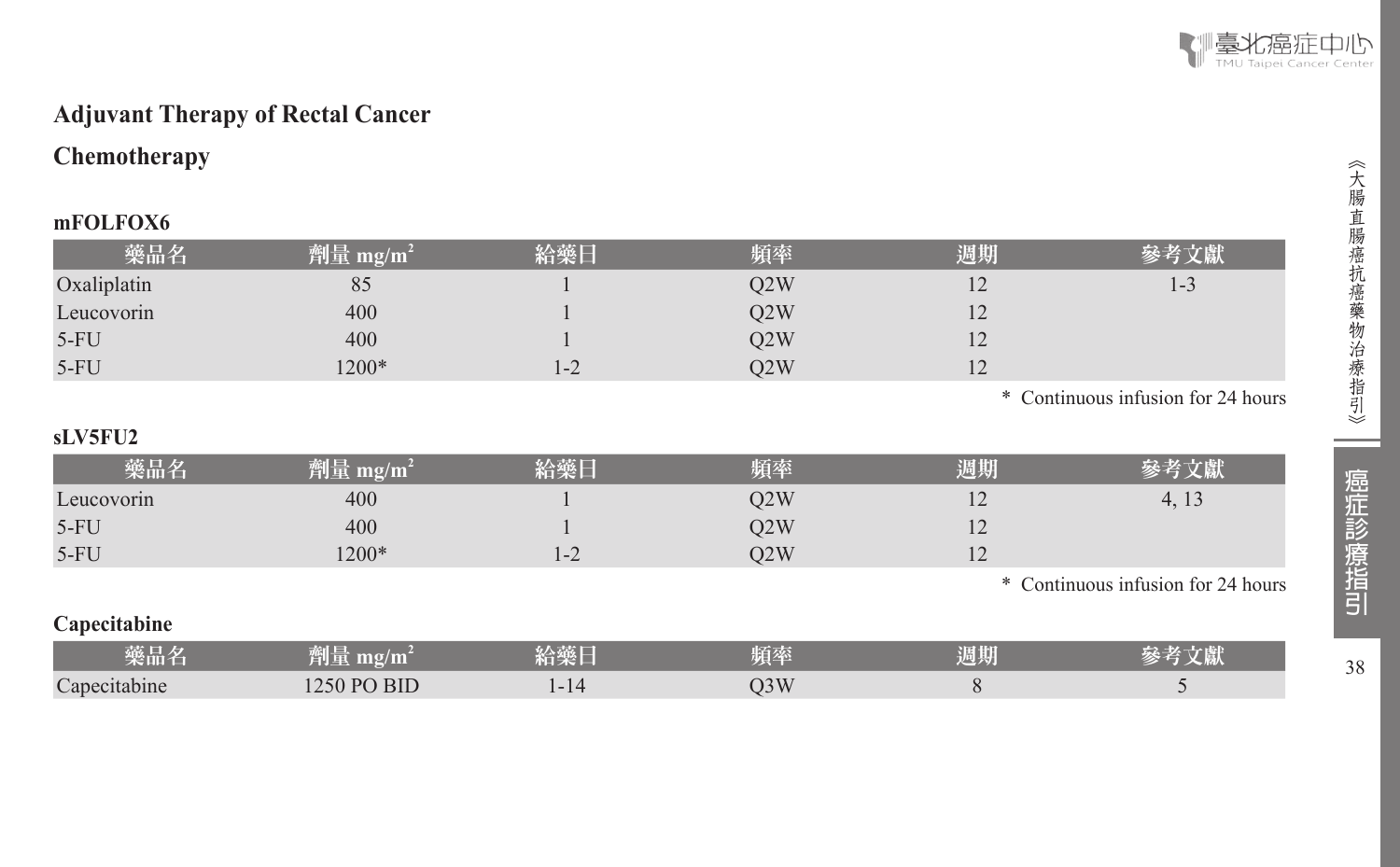# **CapeOx**

| 藥品名                              | 劑量 mg/m <sup>2</sup> | 給藥日                  | 頻率               | 週期             | 參考文獻 |
|----------------------------------|----------------------|----------------------|------------------|----------------|------|
| Oxaliplatin                      | 130                  |                      | Q <sub>3</sub> W | 8              | 6, 7 |
| Capecitabine                     | 1000 PO BID          | $1 - 14$             | Q <sub>3</sub> W | 8              |      |
| $5$ - $FU+LV$                    |                      |                      |                  |                |      |
| 藥品名                              | 劑量 mg/m <sup>2</sup> | 給藥日                  | 頻率               | 週期             | 參考文獻 |
| Leucovorin                       | 500                  | 1, 8, 15, 22. 29, 36 | Q8W              | 4              | 8    |
| $5-FU$                           | 500                  | 1, 8, 15, 22, 29, 36 | Q8W              | $\overline{4}$ |      |
|                                  |                      |                      |                  |                |      |
| 藥品名                              | 劑量 mg/m <sup>2</sup> | 給藥日                  | 頻率               | 週期             | 參考文獻 |
| <b>UFUR</b>                      | 300-350/day PO       | $1 - 28$             | Q4W              | 6              | 14   |
|                                  |                      |                      |                  |                |      |
| 藥品名                              | 劑量 mg/m <sup>2</sup> | 給藥日                  | 頻率               | 週期             | 參考文獻 |
| $TS-1$                           | 40-60mg PO BID       | $1 - 28$             | Q42D             | $\overline{4}$ | 15   |
|                                  |                      |                      |                  |                |      |
| $Chemotherapy + RT$              |                      |                      |                  |                |      |
| $XRT$ + continuous infusion 5-FU |                      |                      |                  |                |      |
| 藥品名                              | 劑量 mg/m <sup>2</sup> | 給藥日                  | 頻率               | 週期             | 參考文獻 |
| $5-FU$                           | 225                  | $1-5$ or $1-7$       | Q4W              | During XRT     | 9    |
|                                  |                      |                      |                  |                |      |
|                                  |                      |                      |                  |                |      |

# **XRT + 5-FU/LV**

| 藥品名        | 賀重 mg/m' | 宿哭口          | 頻率  | 週期               |                |
|------------|----------|--------------|-----|------------------|----------------|
| $5-FU$     | 400      | $1 - 4$      | )4W | During week 1, 5 | 1 <sub>U</sub> |
| Leucovorin | 20       | $1 - \alpha$ | )4W | of XRT           |                |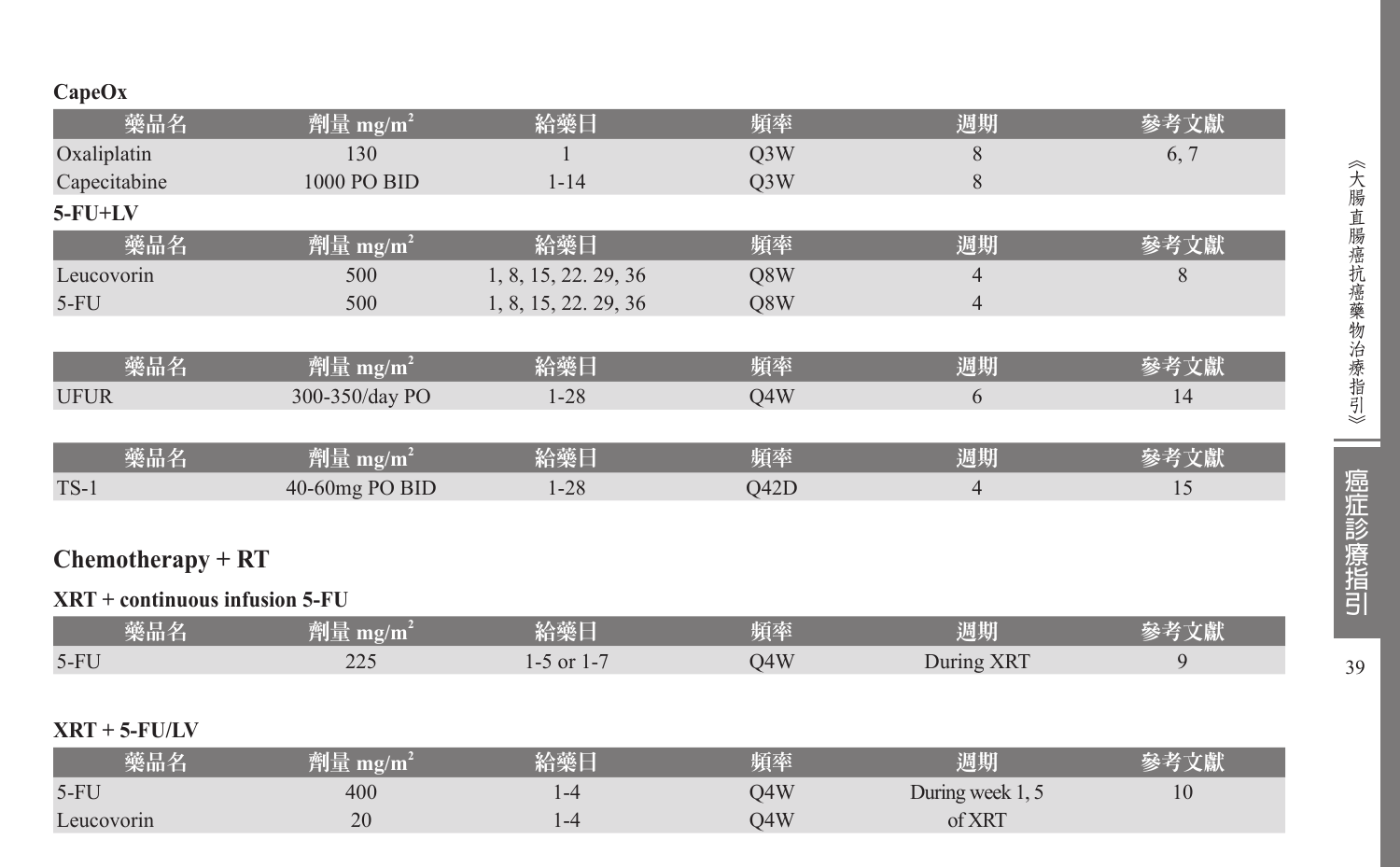

#### **XRT + Capecitabine**

| <br>藥品名                    | al F<br>劉市<br>mg/m                             | an m<br>AMIN'T | 頂率 | <b>September</b><br>週期 |                          |
|----------------------------|------------------------------------------------|----------------|----|------------------------|--------------------------|
| $\sqrt{ }$<br>Capecitabine | <b>BIL</b><br>$\circ$<br>D <sub>(</sub><br>٥Z. |                | VC |                        | $\overline{\phantom{0}}$ |

## **XRT + mFOLFOX6**

| 藥品名         | 劑量 mg/m <sup>2</sup> | 給藥日     | 頻率 | 週期 | 參考文獻 |
|-------------|----------------------|---------|----|----|------|
| Oxaliplatin | 85                   |         |    |    | 16   |
| Leucovorin  | 400                  |         |    |    |      |
| $5-FU$      | 400                  |         |    |    |      |
| $5-FU$      | $1200*$              | $1 - 2$ |    |    |      |

\* Continuous infusion for 24 hours

# **Neoadjuvant Therapy of Rectal Cancer**

# **FOLFOX**

| 藥品名         | 劑量 mg/m <sup>2</sup> | 給藥日               | 頻率  | 週期 |    |
|-------------|----------------------|-------------------|-----|----|----|
| Oxaliplatin | 85                   |                   | O2W |    | 16 |
| Leucovorin  | 400                  |                   | O2W |    |    |
| $5-FU$      | 400                  |                   | O2W |    |    |
| $5-FU$      | $1200*$              | $\bigcap$<br>$-2$ | O2W |    |    |

\* Continuous infusion for 24 hours

### **CapeOx**

| 藥品名          | 劑量 mg/m1    | 給藥日  | 頻率  | 週期 |  |
|--------------|-------------|------|-----|----|--|
| Oxaliplatin  | 30          |      | )3W |    |  |
| Capecitabine | 1000 PO BID | .-14 | )3W |    |  |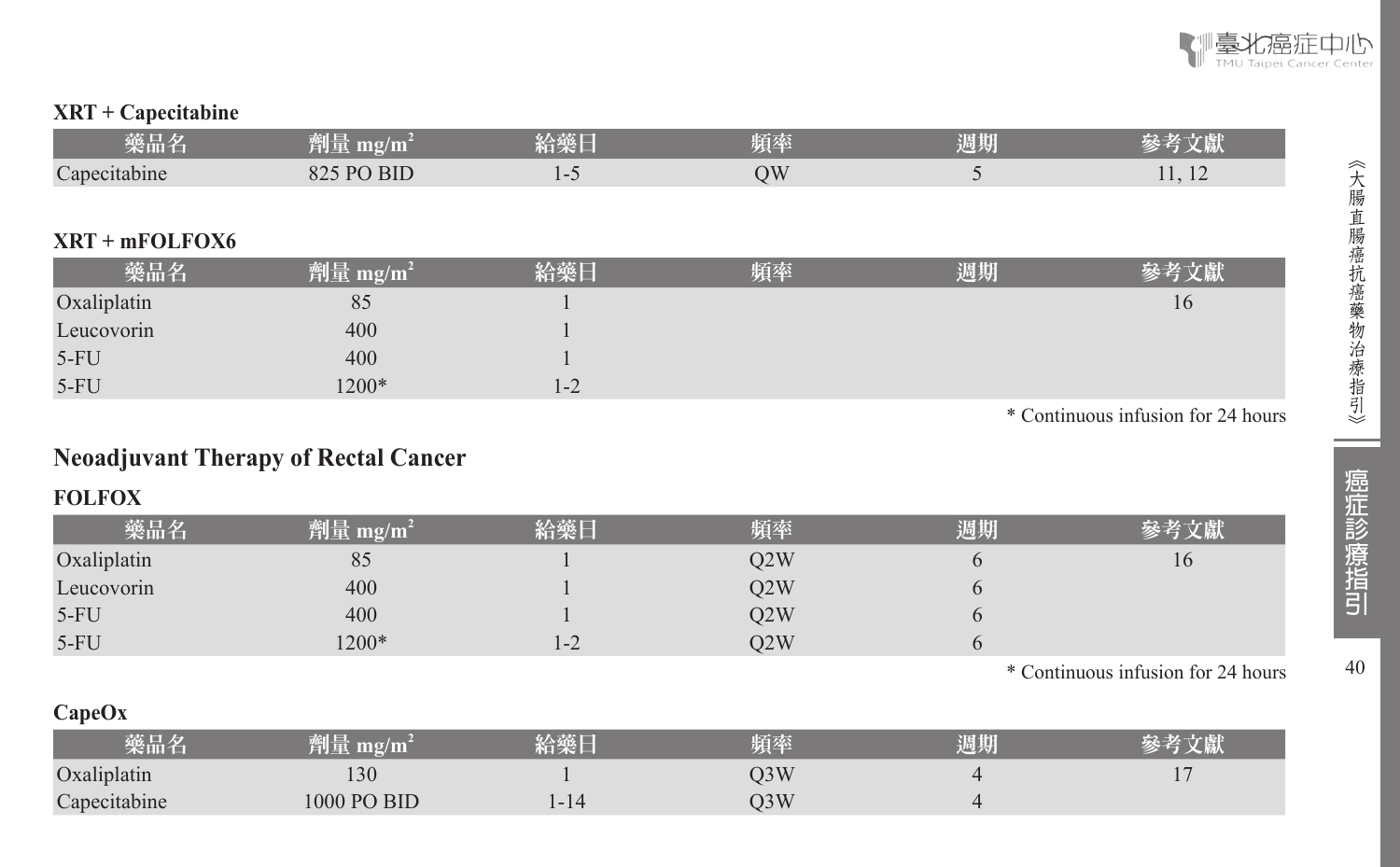- 1. Andre T Boni C, Mounedji-Boudiaf L, et al. Oxaliplatin, fluorouracil, and leucovorin as adjuvant treatment for colon cancer. N Engl J Med 2004;350:2343-2351.
- 2. Cheeseman SL, Joel SP, Chester JD, et al. A 'modified de Gramont' regimen of fluorouracil, alone and with oxaliplatin, for advanced colorectal cancer. Br J Cancer 2002;87:393-399.
- 3. Maindrault-Goebel F, deGramont A, Louvet C,et al. Evaluation of oxaliplatin dose intensity in bimonthly leucovorin and 48 hour 5-fluorouracil continuous infusion regimens (FOLFOX) in pretreated metastatic colorectal cancer. Annals of Oncology 2000;11:1477-1483.
- 4. Andre T, Louvet C, Maindrault-Goebel F, et al. CPT-11 (irinotecan) addition to bimonthly, high-dose leucovorin and bolus and continuous-infusion 5-fluorouracil (FOLFIRI) for pretreated metastatic colorectal cancer. Eur J Cancer 1999;35(9):1343-7.
- 5. Twelves C, Wong A, Nowacki MP, et al. Capecitabine as adjuvant treatment for stage III colon cancer. N Engl J Med 2005;352:2696-2704.
- 6. Schmoll HJ, Cartwright T, Taernero J, et al. Phase III trial of capecitabine plus oxaliplatin as adjuvant therapy for stage III colon cancer: a planned safety analysis in 1,864 patients. J Clin Oncol 2007;25:102-109.
- 7. Haller DG, Tabernero J, Maroun J, et al. Capecitabine Plus Oxaliplatin Compared With Fluorouracil and Folinic Acid As Adjuvant Therapy for Stage III Colon Cancer. J Clin Oncol 2011;29:1465-1471.
- 8. Petrelli N, Douglass Jr HO, Herrare L, et al. The modulation of fluorouracil with leucovorin in metastatic colorectal carcinoma: 40 a prospective randomized phase III trial. J Clin Oncol 1989;7:1419-1426.
- 9. O'Connell MJ, Martenson JA, Wieand HS, et al. Improving adjuvant therapy for rectal cancer by combining protractedinfusion fluorouracil with radiation therapy after curative surgery. N Engl J Med 1994;331:502-507.
- 10. Tepper JE, O'Connell M, Niedzwiecki D, et al. Adjuvant therapy in rectal cancer: analysis of stage, sex, and local control final report of Intergroup 0114. J Clin Oncol 2002;20:1744-1750.
- 11. O'Connell MJ, Colangelo LH, Beart RW, et al. Capecitabine and oxaliplatin in the preoperative multimodality treatment of rectal cancer: surgical end points from National Surgical Adjuvant Breast and Bowel Project trial R-04. J Clin Oncol 2014;32:1927-1934.

癌症診療指引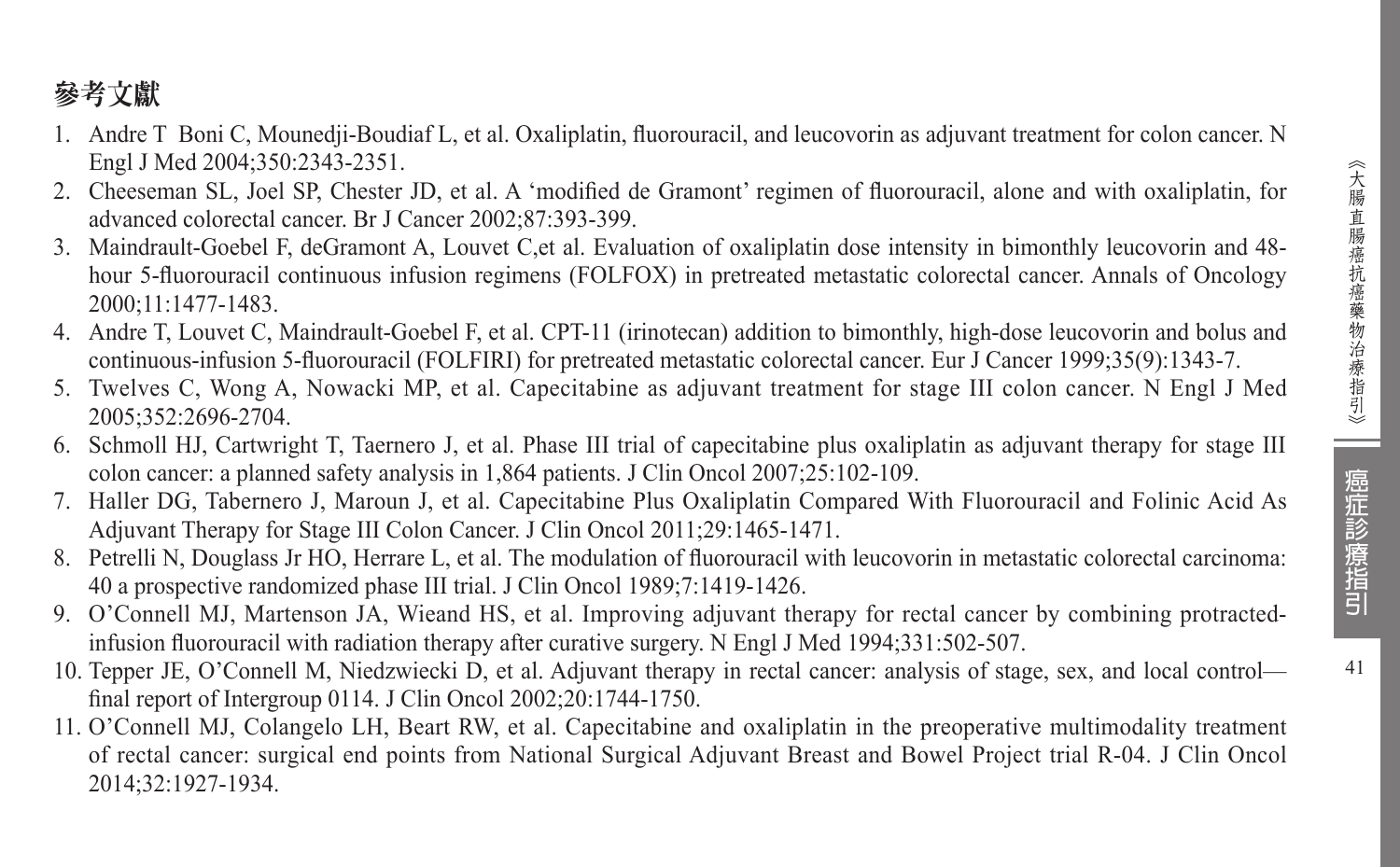- 12. Hofheinz R, Wenz FK, Post S, et al. Chemoradiotherapy with capecitabine versus fluorouracil for locally advanced rectal cancer: A randomized, multicenter, non-inferiority, phase 3 trial. Lancet Oncol 2012;13:579-588.
- 13. Shikina A, Shinto E, Hashiguchi Y, et al. Differential clinical benefits of 5-fluorouracil-based adjuvant chemotherapy for patients with stage III colorectal cancer according to CD133 expression status. Jpn J Clin Oncol. Jan 2014;44(1):42-48.
- 14. Sulkes A, Benner SE, Canetta RM. Uracil-ftorafur: an oral fluoropyrimidine active in colorectal cancer. J Clin Oncol. Oct 1998;16(10):3461-3475.
- 15. Hamaguchi, Tetsuya et al. Capecitabine versus S-1 as adjuvant chemotherapy for patients with stage III colorectal cancer (JCOG0910): an open-label, non-inferiority, randomised, phase 3, multicentre trial. The Lancet Gastroenterology & Hepatology , Volume 3 , Issue 1 , 47 – 56.
- 16. Koizumi M, Yamada T, Shinji S, et al. Feasibility of Neoadjuvant FOLFOX Therapy Without Radiotherapy for Baseline Resectable Rectal Cancer. In Vivo. 2018; 32(4): 937–943.
- 17. Hata T, Takahashi H, Sakai D, et al. Neoadjuvant CapeOx therapy followed by sphincter-preserving surgery for lower rectal cancer. Surg Today (2017) 47: 1372.

| 癌症診療指引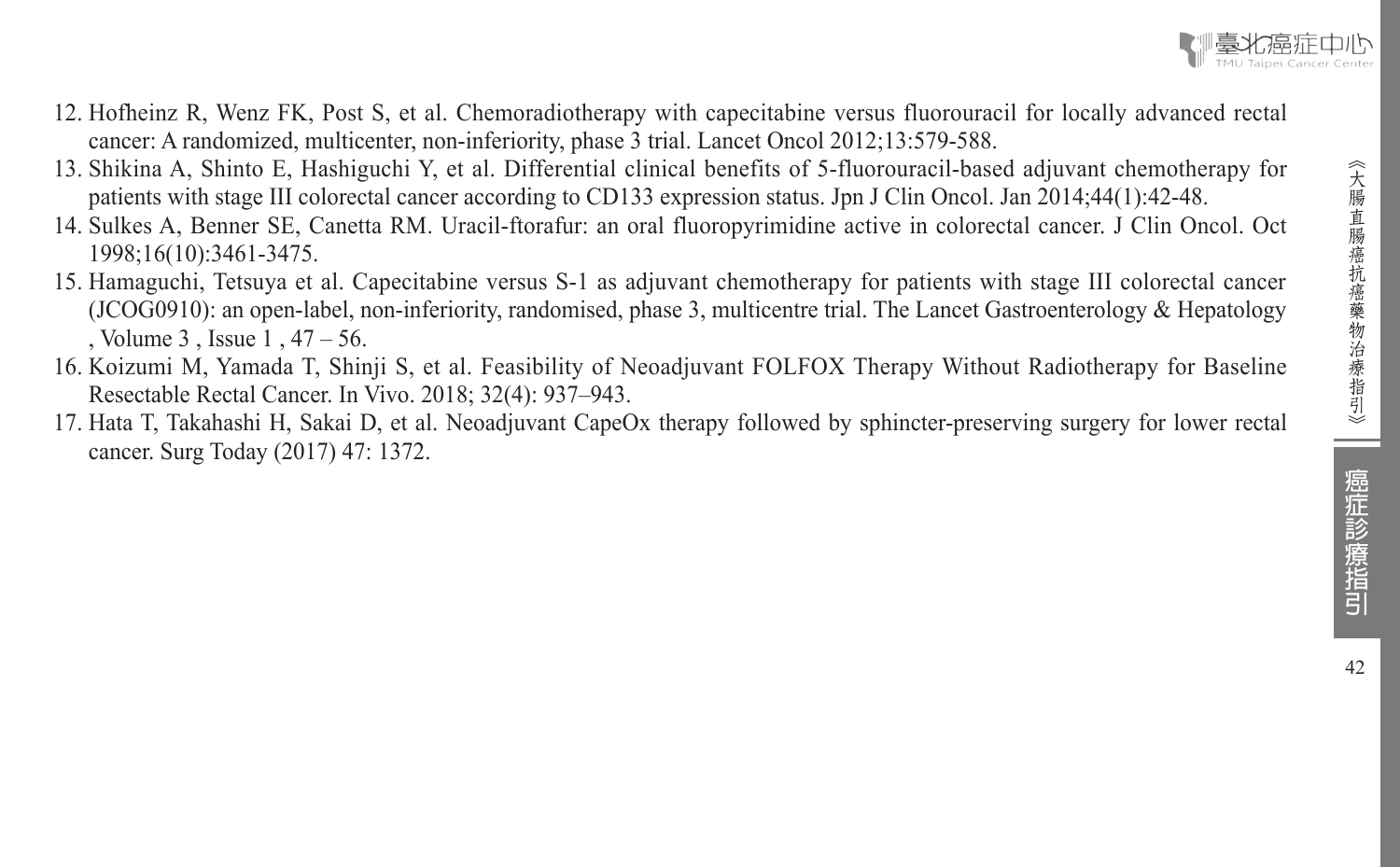# **Chemotherapy for Advanced or Metastatic Colon and Rectal Cancer**

# **First-line therapy**

### **mFOLFOX6 or mFOLFOX7**

| 藥品名             | 劑量 mg/m <sup>2</sup> | 給藥日 | 頻率  | 週期       | 參考文獻        |
|-----------------|----------------------|-----|-----|----------|-------------|
| Oxaliplatin     | 85                   |     | O2W | $8 - 12$ | 1, 2, 3, 28 |
| Leucovorin      | 400                  |     | O2W | $8 - 12$ |             |
| 5-FU (optional) | 400                  |     | O2W | $8 - 12$ |             |
| $5-FU$          | $1200*$              | 1-2 | O2W | $8 - 12$ |             |

\* Continuous infusion for 24 hours

#### **FOLFOX + Bevacizumab**

| 藥品名             | 劑量 mg/m <sup>2</sup>            | 給藥日   | 頻率  | 週期 | 參考文獻 |
|-----------------|---------------------------------|-------|-----|----|------|
| Bevacizumab     | $5 \frac{\text{mg}}{\text{kg}}$ |       | O2W |    | 4    |
| Oxaliplatin     | 85                              |       | O2W |    |      |
| Leucovorin      | 400                             |       | O2W |    |      |
| 5-FU (optional) | 400                             |       | O2W |    |      |
| $5-FU$          | 1200*                           | $1-2$ | O2W |    |      |

\* Continuous infusion for 24 hours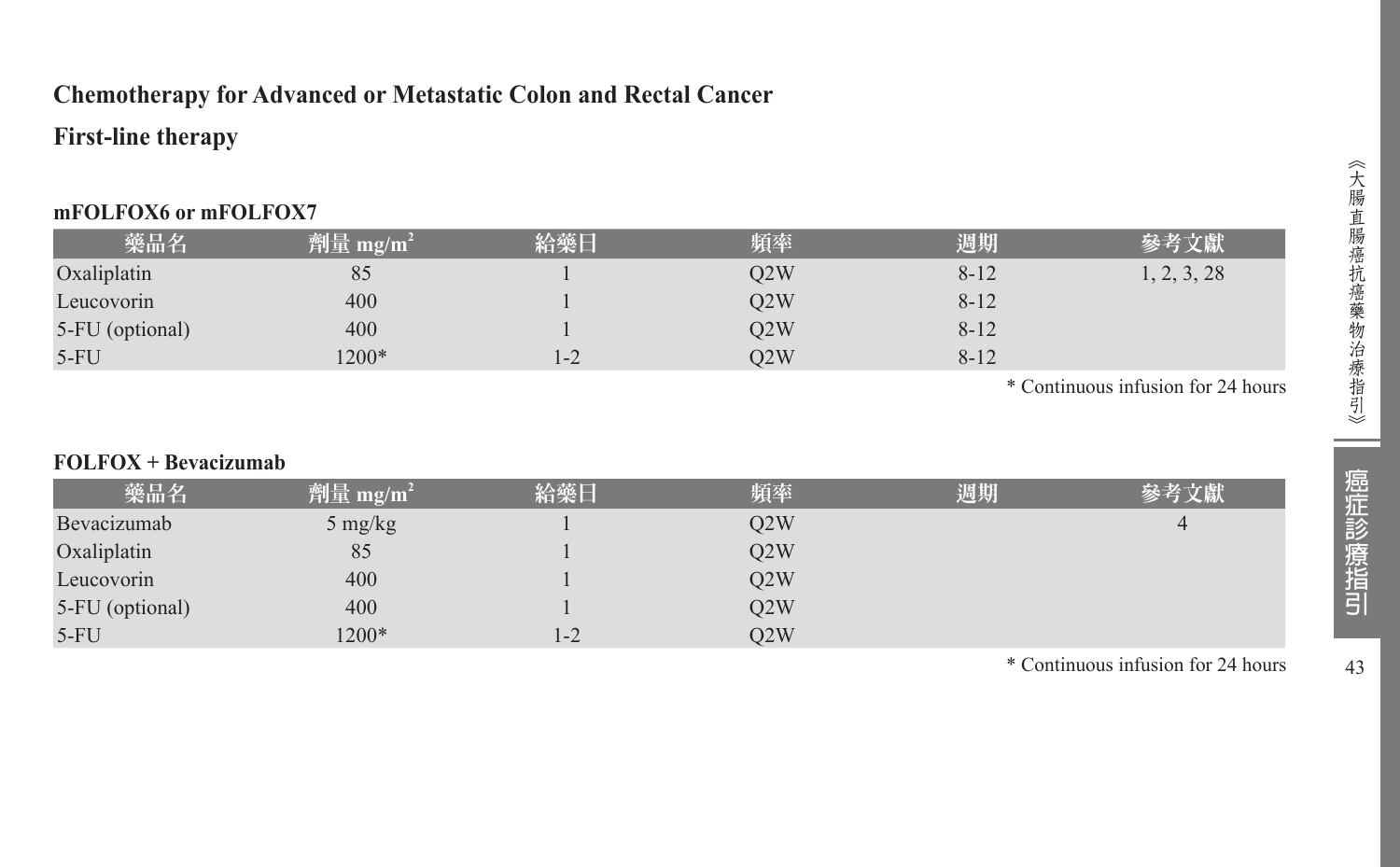

#### **FOLFOX + Panitumumab (KRAS/NRAS WT gene only)**

| 藥品名             | <sup>"</sup> 劑量 mg/m <sup>2</sup> | 給藥日 | 頻率  | 週期 | 參考文獻 |
|-----------------|-----------------------------------|-----|-----|----|------|
| Panitumumab     | $6 \frac{\text{mg}}{\text{kg}}$   |     | Q2W |    |      |
| Oxaliplatin     | 85                                |     | O2W |    |      |
| Leucovorin      | 400                               |     | O2W |    |      |
| 5-FU (optional) | 400                               |     | O2W |    |      |
| $5-FU$          | $1200*$                           | 1-2 | O2W |    |      |

\* Continuous infusion for 24 hours

#### **FOLFOX + Cetuximab (KRAS/NRAS WT gene only)**

| 藥品名             | 劑量 mg/m <sup>2</sup>       | 給藥日     | 頻率      | 週期 | 參考文獻 |
|-----------------|----------------------------|---------|---------|----|------|
| Cetuximab       | $500(400 \rightarrow 250)$ |         | Q2W(QW) |    |      |
| Oxaliplatin     | 85                         |         | O2W     |    |      |
| Leucovorin      | 400                        |         | O2W     |    |      |
| 5-FU (optional) | 400                        |         | O2W     |    |      |
| $5-FU$          | 1200*                      | $1 - 2$ | O2W     |    |      |

\* Continuous infusion for 24 hours

| Xelox        |                      |     |     |                   |    |
|--------------|----------------------|-----|-----|-------------------|----|
| 藥品名          | 劑量 mg/m <sup>i</sup> | 給继日 | 頻率  | 週期                |    |
| Oxaliplatin  |                      |     | 02W | Max <sub>12</sub> | 34 |
| Capecitabine | 1000 PO BID          | ı – | D2W | Max <sub>12</sub> |    |

# **CapeOx**

| 藥品名          | 劑量 mg/m <sup>2</sup> | 給藥日   | 頻率  | 週期     |  |
|--------------|----------------------|-------|-----|--------|--|
| Oxaliplatin  | 30                   |       | )3W | Max 16 |  |
| Capecitabine | 1000 PO BID          | $-14$ | J3W | Max 16 |  |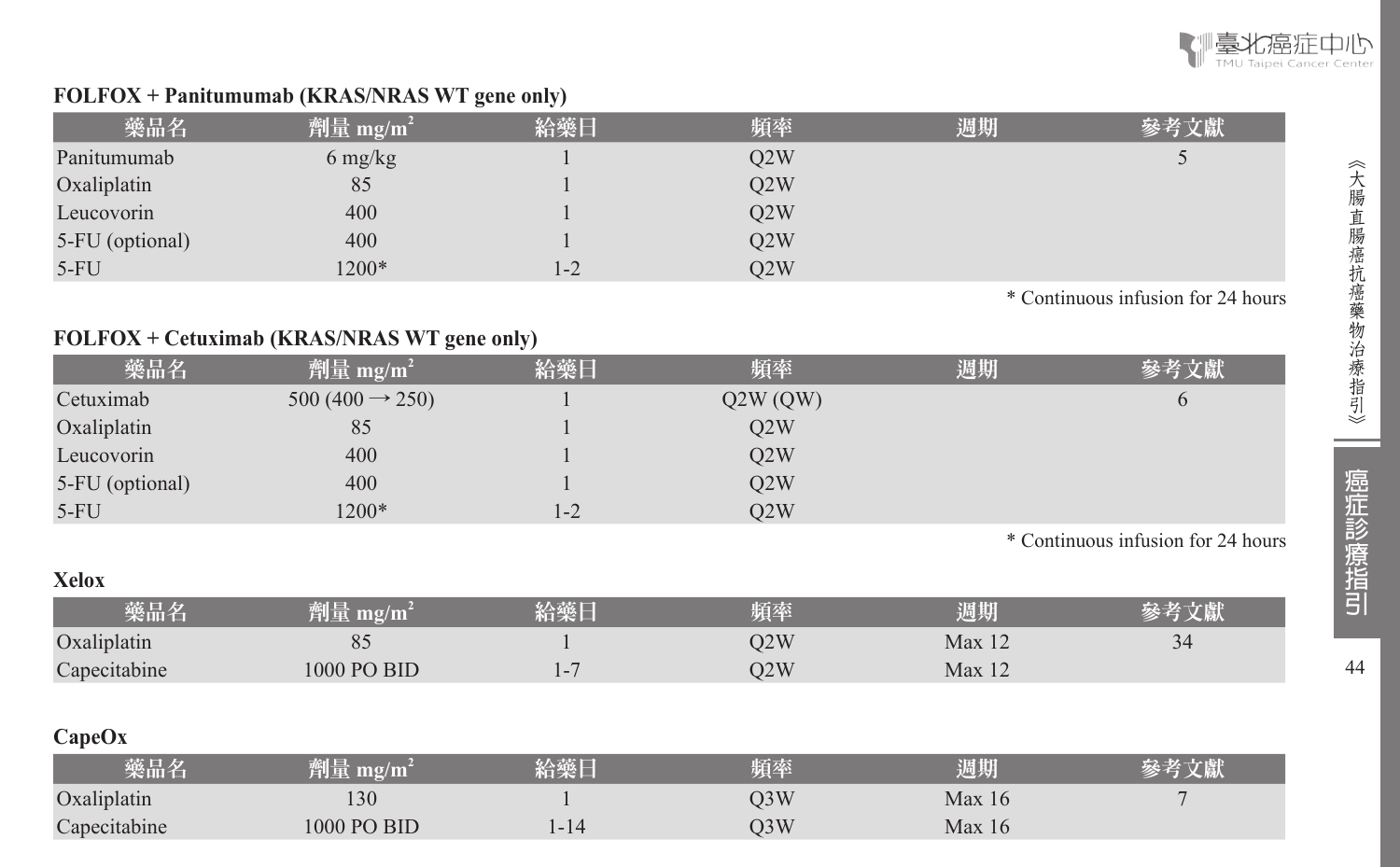|  | $CapeOx + Bevacizumab$ |
|--|------------------------|
|--|------------------------|

| 藥品名          | 劑量 mg/m <sup>2</sup> | 給藥日  | 頻率  | 週期     | 參考文獻 |
|--------------|----------------------|------|-----|--------|------|
| Bevacizumab  | $7.5 \text{ mg/kg}$  |      | D3W | Max 16 |      |
| Oxaliplatin  | 130                  |      | O3W | Max 16 |      |
| Capecitabine | 1000 PO BID          | l-14 | O3W | Max 16 |      |

### **FOLFIRI**

| 藥品名             | 劑量 mg/m <sup>2</sup> | 給藥日               | 頻率  | 週期 | 文獻<br>桑老 |
|-----------------|----------------------|-------------------|-----|----|----------|
| Irinotecan      | 180                  |                   | O2W |    | 8.9      |
| Leucovorin      | 400                  |                   | O2W |    |          |
| 5-FU (optional) | 400                  |                   | O2W |    |          |
| $5-FU$          | $1200*$              | $\bigcap$<br>$-2$ | O2W |    |          |

\* Continuous infusion for 24 hours

# **FOLFIRI + Cetuximab (KRAS/NRAS WT gene only)**

| 藥品名             | 劑量 mg/m <sup>2</sup>        | 給藥日 | 頻率      | 週期 | 參考文獻   |
|-----------------|-----------------------------|-----|---------|----|--------|
| Cetuximab       | $500 (400 \rightarrow 250)$ |     | Q2W(QW) |    | 11, 12 |
| Irinotecan      | 180                         |     | O2W     |    |        |
| Leucovorin      | 400                         |     | O2W     |    |        |
| 5-FU (optional) | 400                         |     | O2W     |    |        |
| $5-FU$          | 1200*                       | 1-2 | O2W     |    |        |

\* Continuous infusion for 24 hours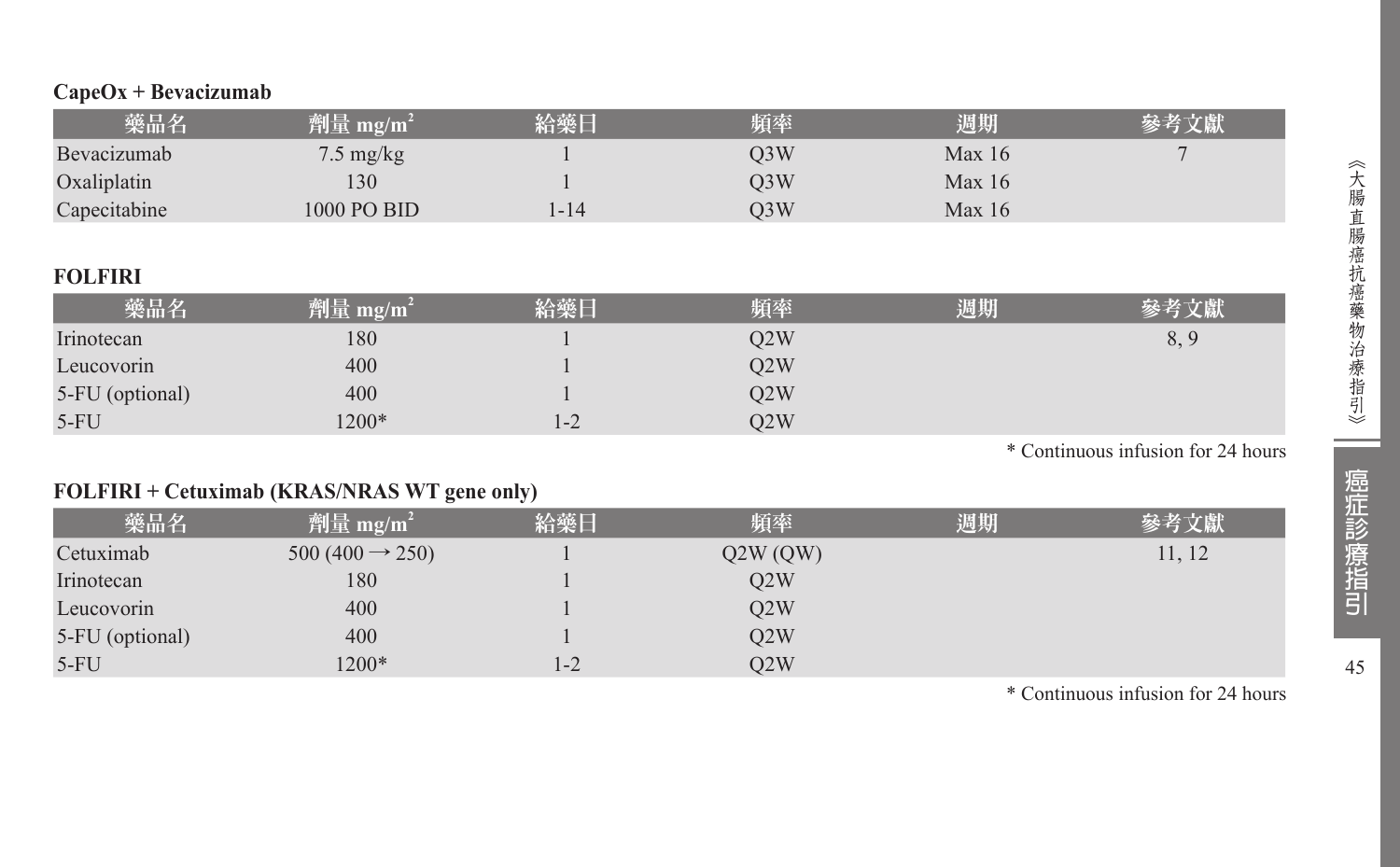

46︽大腸直腸癌抗癌藥物治療指引︾

癌症診療指引

46

《大腸直腸癌抗癌藥物治療指引》

### **FOLFIRI + Panitumumab (KRAS/NRAS WT gene only)**

5-FU 1600\* 1-2 Q2W

|                             |                                  | $\cdot$  |                  |    |                                    |
|-----------------------------|----------------------------------|----------|------------------|----|------------------------------------|
| 藥品名                         | 劑量 mg/m <sup>2</sup>             | 給藥日      | 頻率               | 週期 | 參考文獻                               |
| Panitumumab                 | 6 mg/kg                          |          | Q2W              |    | 13                                 |
| Irinotecan                  | 180                              |          | Q2W              |    |                                    |
| Leucovorin                  | 400                              |          | Q2W              |    |                                    |
| 5-FU (optional)             | 400                              |          | Q2W              |    |                                    |
| $5-FU$                      | 1200*                            | $1 - 2$  | Q2W              |    |                                    |
|                             |                                  |          |                  |    | * Continuous infusion for 24 hours |
| Capecitabine                |                                  |          |                  |    |                                    |
| 藥品名                         | 劑量 mg/m <sup>2</sup>             | 給藥日      | 頻率               | 週期 | 參考文獻                               |
| Capecitabine                | 1000 (825-1250) PO<br><b>BID</b> | $1 - 14$ | Q3W              |    | 16                                 |
| Capecitabine + Bevacizumab  |                                  |          |                  |    |                                    |
| 藥品名                         | 劑量 mg/m <sup>2</sup>             | 給藥日      | 頻率               | 週期 | 參考文獻                               |
| Bevacizumab                 | $7.5 \text{ mg/kg}$              |          | Q3W              |    | 16                                 |
| Capecitabine                | 1000 (825-1250) PO<br><b>BID</b> | $1 - 14$ | Q3W              |    |                                    |
|                             |                                  |          |                  |    |                                    |
| FOLFOXIRI $\pm$ Bevacizumab |                                  |          |                  |    |                                    |
| 藥品名                         | 劑量 mg/m <sup>2</sup>             | 給藥日      | 頻率               | 週期 | 參考文獻                               |
| $\pm$ Bevacizumab           | 5 mg/kg                          |          | Q2W              |    | 21, 22                             |
| Oxaliplatin                 | 85                               |          | Q2W              |    |                                    |
| Irinotecan                  | 165                              |          | Q <sub>2</sub> W |    |                                    |
| Leucovorin                  | 400                              |          | Q <sub>2</sub> W |    |                                    |

\* Continuous infusion for 24 hours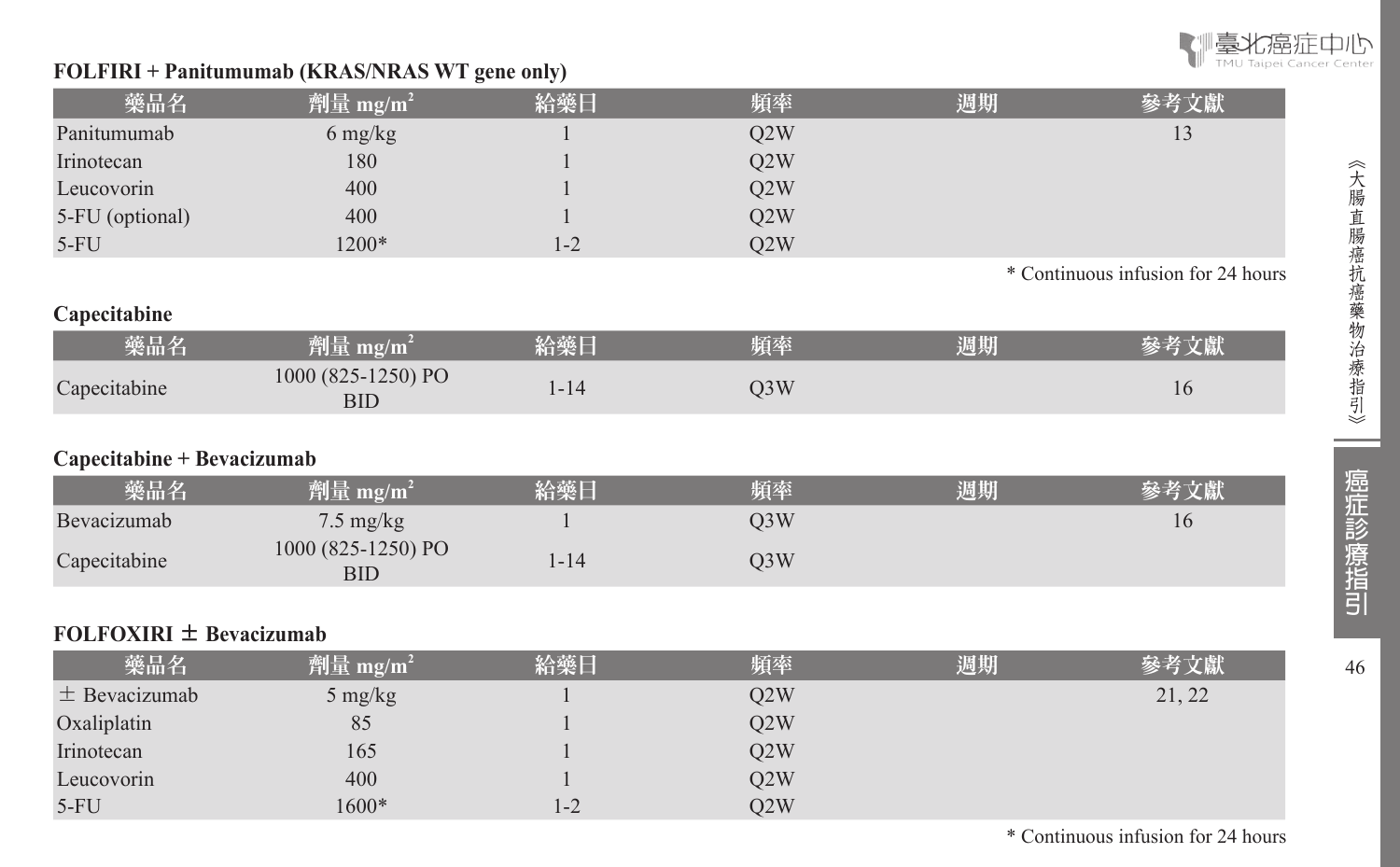### **Cetuximab (KRAS/NRAS WT gene only)**

| 藥品名                   | 劑量 mg/m <sup>2</sup>                 | 給藥日 | 頻率               | 週期 | 參考文獻   |
|-----------------------|--------------------------------------|-----|------------------|----|--------|
| Cetuximab             | 500 (400 $\rightarrow$ 250)          |     | Q2W(QW)          |    | 12, 25 |
|                       |                                      |     |                  |    |        |
|                       | Panitumumab (KRAS/NRAS WT gene only) |     |                  |    |        |
| 藥品名                   | 劑量 mg/m <sup>2</sup>                 | 給藥日 | 頻率               | 週期 | 參考文獻   |
| Panitumumab           | $6 \frac{\text{mg}}{\text{kg}}$      |     | Q2W              |    | 26     |
|                       |                                      |     |                  |    |        |
| Pembrolizumab (MSI-H) |                                      |     |                  |    |        |
| 藥品名                   | 劑量 mg/m <sup>2</sup>                 | 給藥日 | 頻率               | 週期 | 參考文獻   |
| Pembrolizumab         | $2$ mg/kg                            |     | Q <sub>3</sub> W |    | 29     |
|                       |                                      |     |                  |    |        |
| Nivolumab (MSI-H)     |                                      |     |                  |    |        |
| 藥品名                   | 劑量 mg/m <sup>2</sup>                 | 給藥日 | 頻率               | 週期 | 參考文獻   |
| Nivolumab             | $3 \text{ mg/kg}$                    |     | Q2W              |    | 31     |
|                       |                                      |     |                  |    |        |
| Nivolumab (MSI-H)     |                                      |     |                  |    |        |
| 藥品名                   | 劑量 mg/m <sup>2</sup>                 | 給藥日 | 頻率               | 週期 | 參考文獻   |
| Nivolumab             | $240$ mg                             |     | Q2W              |    | 30     |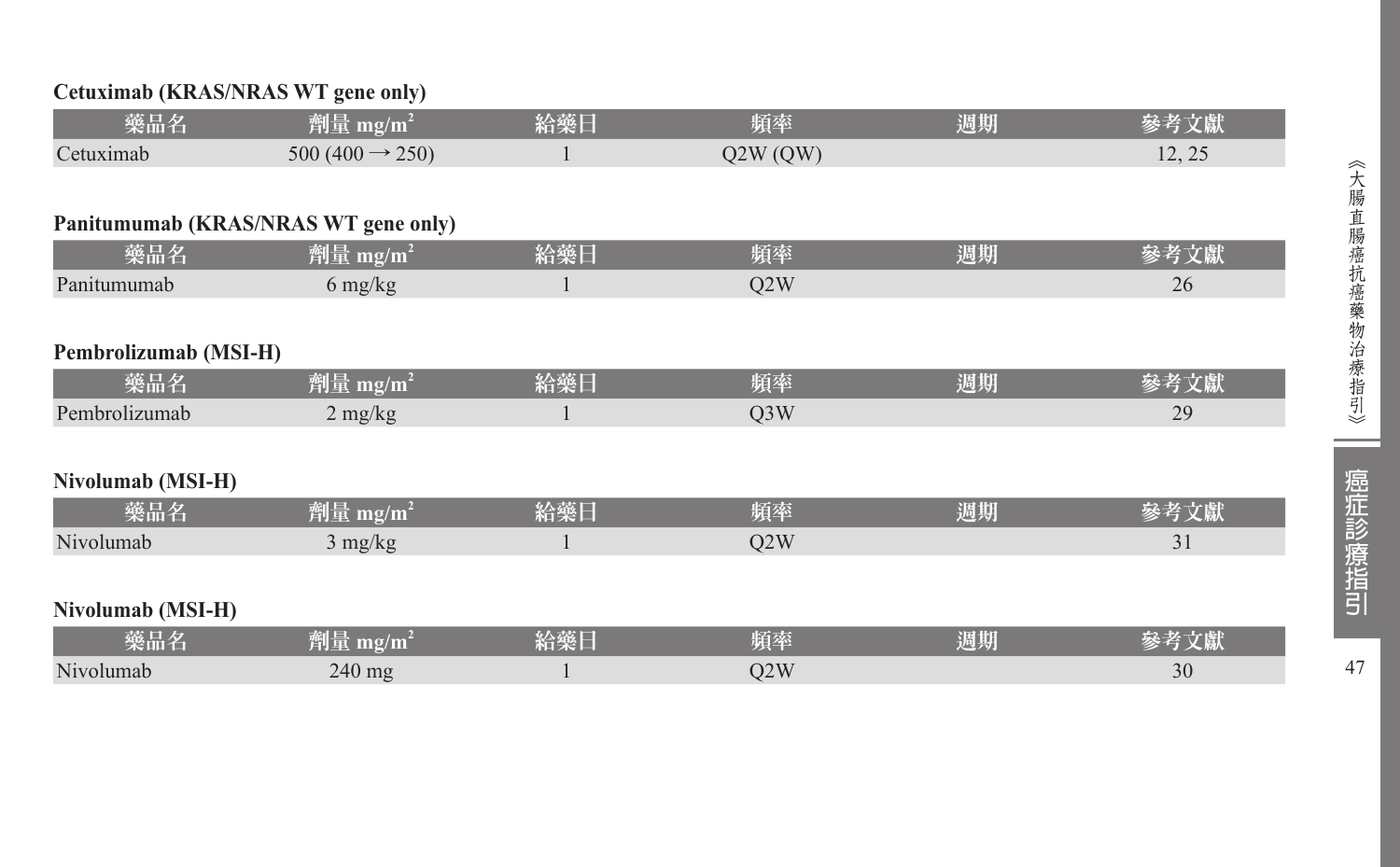#### **Nivolumab + Ipilimumab (MSI-H)**

| 藥品名         | 劑量 mg/m <sup>2</sup>        | 給藥日 | 頻率  | 週期 | 參考文獻                |
|-------------|-----------------------------|-----|-----|----|---------------------|
| Nivolumab   | $3 \text{ mg/kg}$           |     | Q3W |    | $\mathcal{L}$<br>33 |
| Ipilimumab  | mg/kg                       |     | Q3W |    |                     |
| Followed by |                             |     |     |    |                     |
| Nivolumab   | $3 \text{ mg/kg}$ or 240 mg |     | O2W |    |                     |

# **Bolus or Infusional 5FU/Leucovorin**

#### **Roswell Park**

| 藥品名        | 劑量 mg/m $^{2}$ | 給藥日                  | 頻率  | 週期 |  |
|------------|----------------|----------------------|-----|----|--|
| Leucovorin | 500            | 1, 8, 15, 22, 29, 36 | O8W |    |  |
| $5-FU$     | 500            | 1, 8, 15, 22, 29, 36 | O8W |    |  |

#### **Simplified biweekly infusional 5-FU/LV (sLV5FU2)**

| 藥品名        | 劑量<br>mg/m | 2个站厂<br>ロ笑し              | 頊率  | 週期 |  |
|------------|------------|--------------------------|-----|----|--|
| Leucovorin | 400        |                          | 02W |    |  |
| $5-FU$     | 400        |                          | O2W |    |  |
| $5-FU$     | $1200*$    | $\overline{\phantom{0}}$ | O2W |    |  |

#### **Weekly**

| 樂品名        | ш   | 医骨灰质<br>貝谷 | 週期 |    |
|------------|-----|------------|----|----|
| Leucovorin | 20  | NС         |    | 10 |
| $5-FU$     | 500 | ЭW         |    |    |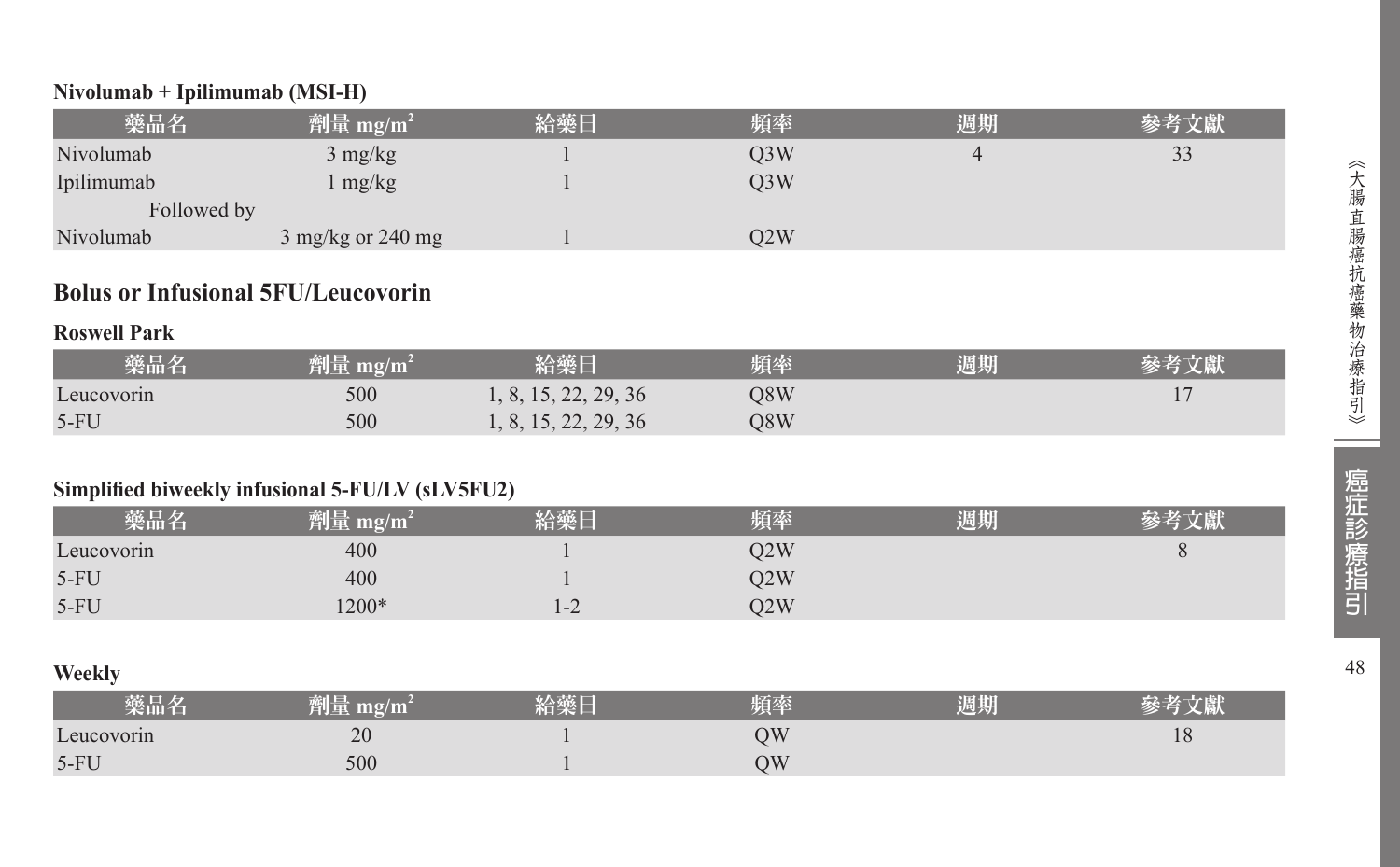

| 藥品名        | 湖口    | 6人去之 11 | 頃率 | 週期 |    |
|------------|-------|---------|----|----|----|
| Leucovorin | 500   |         |    |    | ۱9 |
| $5-FU$     | 2600* |         |    |    |    |

\* Continuous infusion for 24 hours

# **Second-line and other therapy** ★

#### **FOLFIRI + Ziv-aflibercept**

| 藥品名             | 劑量 mg/m <sup>2</sup> | 給藥日     | 頻率  | 週期 | 參考文獻 |
|-----------------|----------------------|---------|-----|----|------|
| Ziv-aflibercept | 4 mg/kg              |         | O2W |    | 14   |
| Irinotecan      | 180                  |         | Q2W |    |      |
| Leucovorin      | 400                  |         | Q2W |    |      |
| 5-FU (optional) | 400                  |         | O2W |    |      |
| $5-FU$          | 1200*                | $1 - 2$ | O2W |    |      |

\* Continuous infusion for 24 hours

#### **FOLFIRI + Ramucirumab**

| 藥品名             | 劑量 mg/m <sup>2</sup> | 給藥日   | 頻率  | 週期 | 參考文獻 |
|-----------------|----------------------|-------|-----|----|------|
| Ramucirumab     | 8 mg/kg              |       | O2W |    | 15   |
| Irinotecan      | 180                  |       | O2W |    |      |
| Leucovorin      | 400                  |       | Q2W |    |      |
| 5-FU (optional) | 400                  |       | Q2W |    |      |
| $5-FU$          | 1200*                | $1-2$ | O2W |    |      |

\* Continuous infusion for 24 hours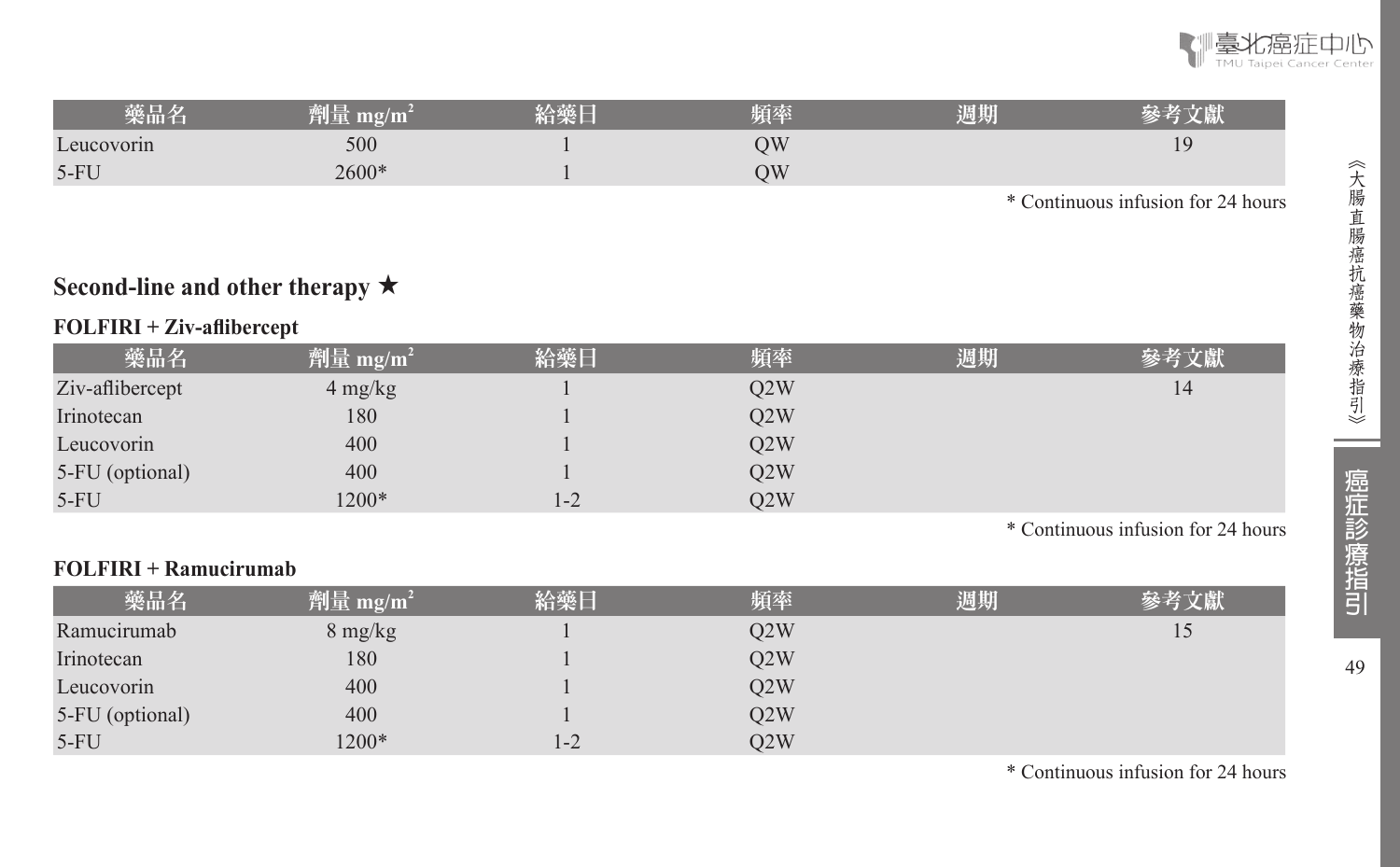### **IROX**

| <b>裘而名</b>  | $m\overline{2}/m$<br><b>Constant of Experimental</b> | 有栄日 | 頻率   | 週期 |    |
|-------------|------------------------------------------------------|-----|------|----|----|
| Oxaliplatin | ΟJ                                                   |     | Q3W  |    | 20 |
| Irinotecan  | 200                                                  |     | 13 W |    |    |

### **Irinotecan**

| 藥品名               | mg/m<br>TI LIB         | 給藥日                                       | 陌來<br>-85.99      | 1772145<br>週期 |                                           |
|-------------------|------------------------|-------------------------------------------|-------------------|---------------|-------------------------------------------|
| $-$<br>Irinotecan | $(180)(300-350)$<br>25 | (1)<br>$\sim$<br>$\mathbf{1}$<br>$\cdots$ | (O2W)(O3W)<br>J3W |               | $\mathbf{\hat{a}}$<br>$\bigcap$<br>23, 24 |

# **Cetuximab + Irinotecan (KRAS/NRAS WT gene only)**

| 藥品名         | 劑量 mg/m <sup>2</sup>                         | 給藥日      | 頻率             | 週期 | 參考文獻   |
|-------------|----------------------------------------------|----------|----------------|----|--------|
| Cetuximab   | 500 (400 $\rightarrow$ 250)                  |          | Q2W(QW)        |    | 12, 25 |
| Irinotecan  | 125 (180) (300-350)                          | 1, 8(1)  | Q3W (Q2W)(Q3W) |    |        |
|             |                                              |          |                |    |        |
| Regorafenib |                                              |          |                |    |        |
| 藥品名         | $\left  \hat{p} \right $ 量 mg/m <sup>2</sup> | 給藥日      | 頻率             | 週期 | 參考文獻   |
| Regorafenib | $160$ mg PO                                  | $1 - 21$ | O4W            |    | 27     |
|             |                                              |          |                |    |        |
| 藥品名         | 劑量 mg/m <sup>2</sup>                         | 給藥日      | 頻率             | 週期 | 參考文獻   |
| <b>UFUR</b> | 200mg PO BID/TID                             | $1 - 28$ | O4W            |    | 31     |
|             |                                              |          |                |    |        |
| 藥品名         | 劑量 mg/m <sup>2</sup>                         | 給藥日      | 頻率             | 週期 | 參考文獻   |
| $TS-1$      | 50-75mg PO BID                               | $1 - 28$ | O42D           |    | 32     |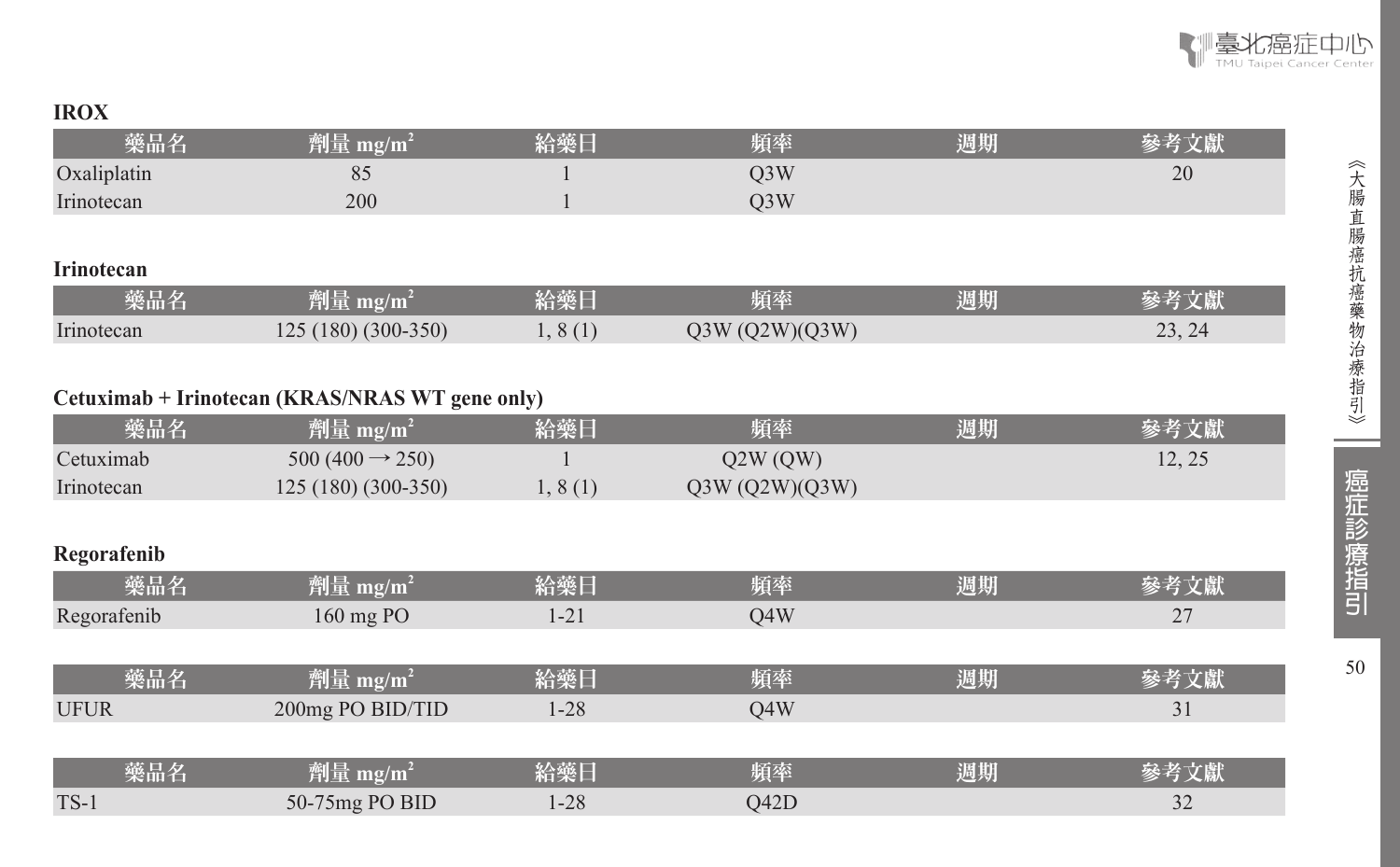# 參考文獻

- 1. deGramont A, Figer A, Seymour M, et al. Leucovorin and Fluorouracil With or Without Oxaliplatin as First-Line Treatment in Advanced Colorectal Cancer. J Clon Oncol 2000;18:2938-2947.
- 2. Cheeseman SL, Joel SP, Chester JD, et al. A 'modified de Gramont' regimen of fluorouracil, alone and with oxaliplatin, for advanced colorectal cancer. Br J Cancer 2002;87:393-399.
- 3. Maindrault-Goebel F, deGramont A, Louvet C, et al. Evaluation of oxaliplatin dose intensity in bimonthly leucovorin and 48-hour 5-fluorouracil continuous infusion regimens (FOLFOX) in pretreated metastatic colorectal cancer. Ann Oncol 2000;11:1477-1483.
- 4. Emmanouiliders C, Sfakiotaki G, Androulakis N, et al. Front-line Bevacizumab in combination with Oxaliplatin, Leucovorin and 5-Fluorouracil (FOLFOX) in patients with metastatic colorectal cancer: a multicenter phase II study. BMC Cancer 2007;7:91.
- 5. Douillard JY, Siena S, Cassidy J, et al. Randomized, Phase III Trial of Panitumumab With Infusional Fluorouracil, Leucovorin, and Oxaliplatin (FOLFOX4) Versus FOLFOX4 Alone As First-Line Treatment in Patients With Previously Untreated Metastatic Colorectal Cancer: The PRIME Study. J Clin Oncol 2010;28:4697-4705.
- 6. Venook AP, Niedzwiecki D, Lenz H-J, et al. CALGB/SWOG 80405: Phase III trial of irinotecan/5-FU/leucovorin (FOLFIRI) or oxaliplatin/5-FU/leucovorin (mFOLFOX6) with bevacizumab (BV) or cetuximab (CET) for patients (pts) with KRAS wild-type (wt) untreated metastatic adenocarcinoma of the colon or rectum [abstract]. ASCO Meeting Abstracts 2014;32:LBA3.
- 7. Saltz LB, Clarke S, Diaz-Rubio E, et al. Bevacizumab in Combination With Oxaliplatin-Based Chemotherapy As First-Line Therapy in Metastatic Colorectal Cancer: A Randomized Phase III Study. J Clin Oncol 2008;26:2013-2019.
- 8. Andre T, Louvet C, Maindrault-Goebel F, et al. CPT-11 (Irinotecan) addition to bimonthly, high-dose leucovorin and bolus and continuous-infusion 5-fluorouracil (FOLFIRI) for pretreated metastatic colorectal cancer. Eur J Cancer 1999;35(9):1343-7.
- 9. Fuchs CS, Marshall J, Mitchell E, et al. Randomized, Controlled Trial of Irinotecan Plus Infusional, Bolus, or Oral Fluoropyrimidines in First-Line Treatment of Metastatic Colorectal Cancer: Results From the BICC-C Study. J Clin Oncol 2007;25:4779-4786.
- 10. Heinemann V, von Weikersthal LF, Decker T, et al. FOLFIRI plus cetuximab versus FOLFIRI plus bevacizumab as first-line treatment for patients with metastatic colorectal cancer (FIRE-3): a randomised, open-label, phase 3 trial. Lancet Oncol 2014.

癌症診療指引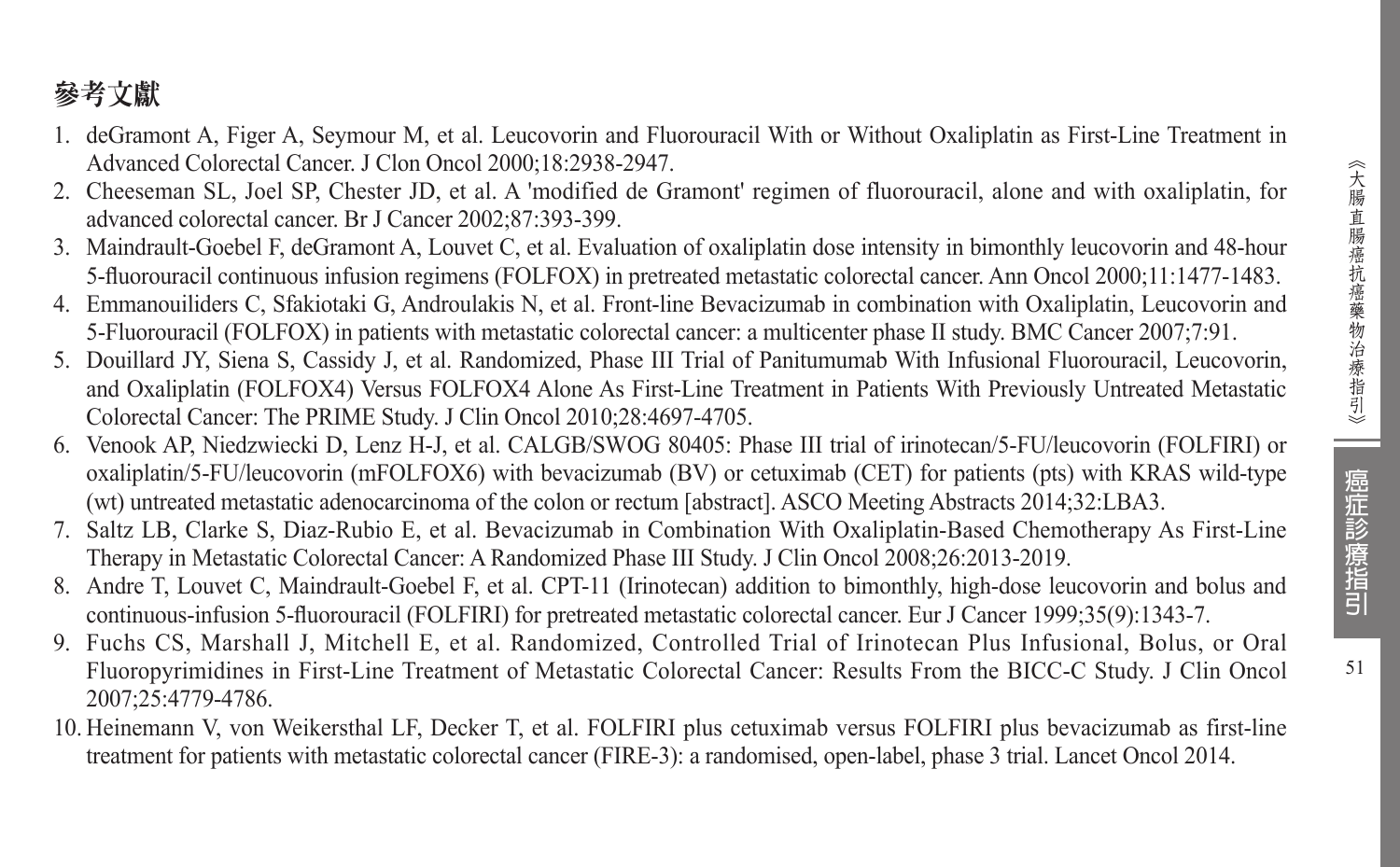癌症診療指引



- 11. Cunningham D, Humblet Y, Siena S, et al. Cetuximab Monotherapy and Cetuximab plus Irinotecan in Irinotecan-Refractory Metastatic Colorectal Cancer. N Engl J Med 2004;351:337-345.
- 12. Martin-Martorell P, Rosello' S, Rodriguez-Braun E, et al. Biweekly cetuximab and irinotecan in advanced colorectal cancer 50 patients progressing after at least one previous line of chemotherapy: results of a phase II single institution trial. Br J Cancer 2008;99:455-458.
- 13. Peeters M, Prince TJ, Cervantes A, et al. Randomized Phase III Study of Panitumumab With Fluorouracil, Leucovorin, and Irinotecan (FOLFIRI) Compared With FOLFIRI Alone As Second-Line Treatment in Patients With Metastatic Colorectal Cancer. J Clin Oncol 2010;28:4706-4713.
- 14. Van Cutsem E, Tabemero J, Lakomy R, et al. Addition of Aflibercept to Fluorouracil, Leucovorin, and Irinotecan Improves Survival in a Phase III Randomized Trial in Patients With Metastatic Colorectal Cancer Previously Treated With an Oxaliplatin-Based Regimen. J Clin Oncol 2012;30:3499-3506.
- 15. Tabernero J, Yoshino T, Cohn AL, et al. Ramucirumab versus placebo in combination with second-line FOLFIRI in patients with metastatic colorectal carcinoma that progressed during or after first-line therapy with bevacizumab, oxaliplatin, and a fluoropyrimidine (RAISE): a randomized, double-blind, multicentre, phase 3 study. Lancet Oncol 2015;16:499-508.
- 16. Cunningham D, Lang I, Marcuello E, et al. Bevacizumab plus capecitabine versus capecitabine alone in elderly patients with previously untreated metastatic colorectal cancer (AVEX): an open-label, randomised phase 3 trial. Lancet Oncol 2013;14:1077- 1085.
- 17. Wolmark N, Rockette H, Fisher B, et al. The benefit of leucovorin-modulated fluorouracil as postoperative adjuvant therapy for primary colon cancer: results from National Surgical Adjuvant Breast and Bowel Project protocol C-03. J Clin Oncol 1993;11:1879-1887.
- 18.Jäger E, Heike M, Bemhard H, et al. Weekly high-dose leucovorin versus low-dose leucovorin combined with fluorouracil in advanced colorectal cancer: results of a randomized multicenter trial. J Clin Oncol 1996;14:2274-2279.
- 19. Douillard JY, Cunningham D, Roth AD, et al. Irinotecan combined with fluorouracil compared with fluorouracil alone as first-line treatment for metastatic colorectal cancer: a multicentre randomised trial. The Lacncet 2000;355:1041-47.
- 20. Haller DG, Rothenberg ML, Wong AO, et al. Oxaliplatin Plus Irinotecan Compared With Irinotecan Alone as Second-Line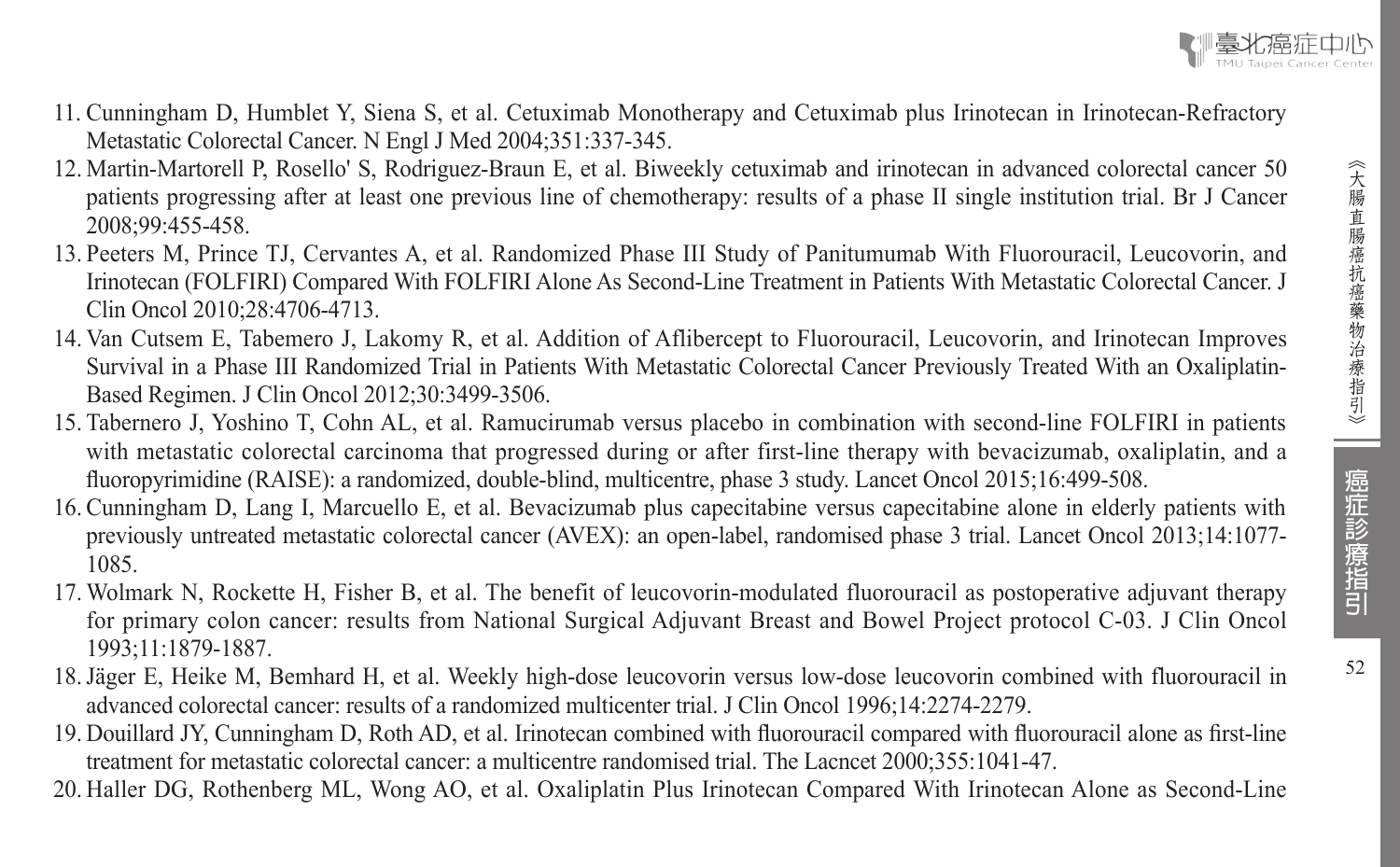Treatment After Single-Agent Fluoropyrimidine Therapy for Metastatic Colorectal Carcinoma. J Clin Oncol 2008;26:4544- 4550.

- 21. Falcone A, Ricci S, Brunetti I, et al. Phase III Trial of Infusional Fluorouracil, Leucovorin, Oxaliplatin, and Irinotecan (FOLFOXIRI) Compared With Infusional Fluorouracil, Leucovorin, and Irinotecan (FOLFIRI) As First-Line Treatment for Metastatic Colorectal Cancer: The Gruppo Oncologico Nord Ovest. J Clin Oncol 2007;25(13):1670-1676.
- 22. Cremolini C, Loupakis F, Antoniotti C, et al. FOLFOXIRI plus bevacizumab versus FOLFIRI plus bevacizumab as first-line treatment of patients with metastatic colorectal cancer: updated overall survival and molecular subgroup analyses of the openlabel, phase 3 TRIBE study. Lancet Oncol 2015;16:1306-1315.
- 23. Cunningham D, Pyrhonen S, James R, et al. Randomised trial of irinotecan plus supportive care versus supportive care alone after fluorouracil failure for patients with metastatic colorectal cancer. The Lancet 1998;352:1413-1418.
- 24. Fuchs CS, Moore MR, Harker G, et al. Phase III Comparison of Two Irinotecan Dosing Regimens in Second-Line Therapy of Metastatic Colorectal Cancer. J Clin Oncol 2003;21:807-814.
- 25. Van Cutsem E, Tejpar S, Vanbeckevoort D, et al. Intrapatient Cetuximab Dose Escalation in Metastatic Colorectal Cancer According to the Grade of Early Skin Reactions: The Randomized EVEREST Study. J Clin Oncol 2012;30:2861-2868.
- 26. Van Custem E, Peeters M, Siena S, et al. Open-Label Phase III Trial of Panitumumab Plus Best Supportive Care Compared With Best Supportive Care Alone in Patients With Chemotherapy-Refractory Metastatic Colorectal Cancer. J Clin Oncol 2007;25:1658- 1664.
- 27. Grothey A, Van Custem E, Sobrero A, et al. Regorafenib monotherapy for previously treated metastatic colorectal cancer (CORRECT): an international, multicentre, randomised, placebo-controlled, phase 3 trial. Lancet 2013;381:303-312.
- 28. Hochster HS, Grothey A, Hart L, et al. Improved time to treatment failure with an intermittent oxaliplatin strategy: results of CONcePT. Ann Oncol 2014;25:1172-1178.
- 29. Le DT, Uram JN, Wang H, et al. PD-1 Blockade in Tumors with Mismatch-Repair Deficiency. N Engl J Med. Jun 25 2015;372(26):2509-2520.
- 30. Overman MJ KS, McDermott RS, et al. Nivolumab {+/-} ipilimumab in treatment of patients with metastatic colorectal cancer (mCRC) with and without high microsatellite instability (MSI-H): CheckMate-142 interim results [abstract]. ASCO Meeting Abstracts 2016;34:3501. 2016.
- 31. Product Information: UFUR Capsule. tegafur, uracil oral capsules. 2015.

癌症診療指引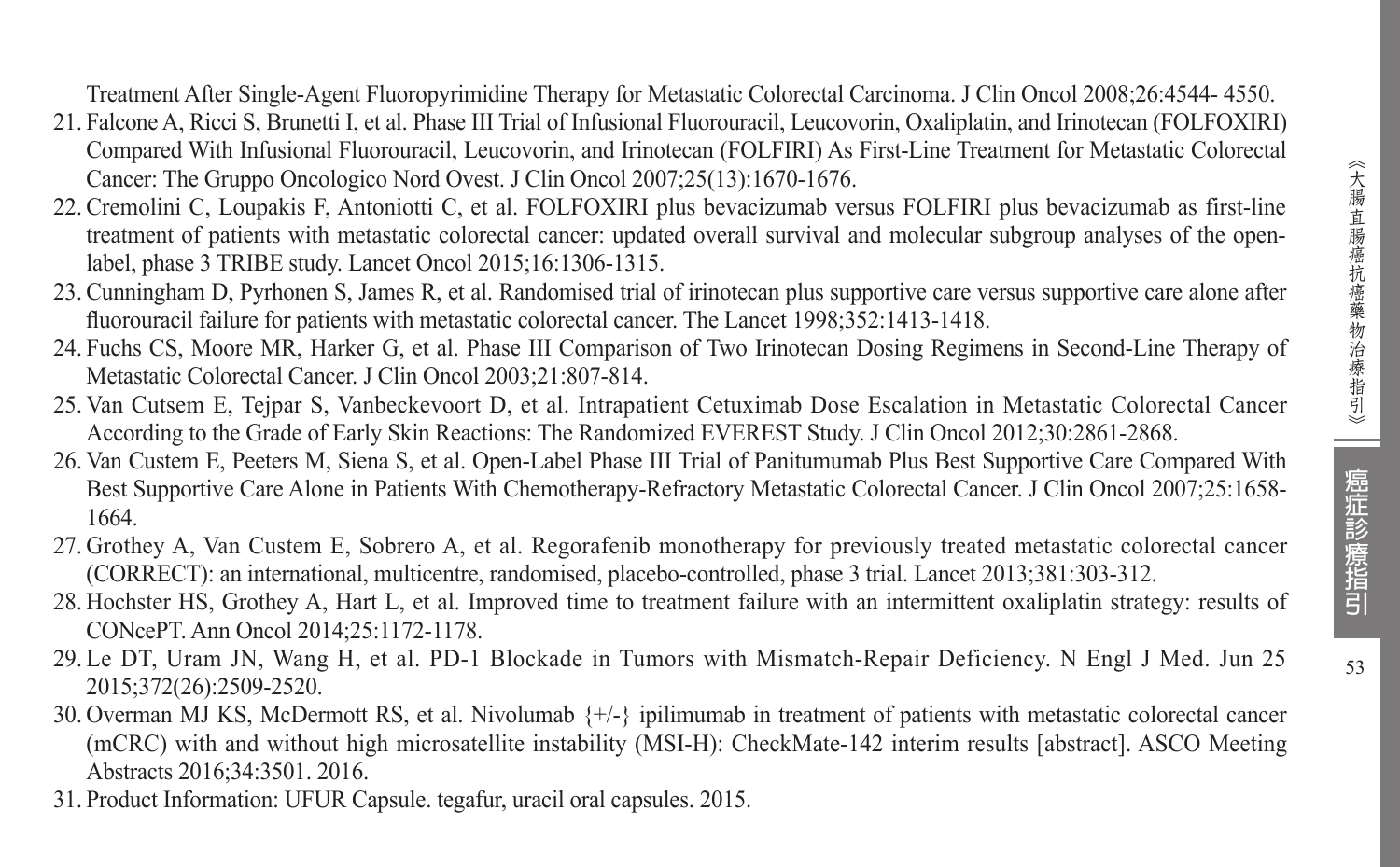

32. Product Information: TS-1 capsules. Tegafur, Gimeracil, Oteracil potassium oral capsules. 2015.

- 33. Overman MJ, Lonardi S, Wong K, et al. Durable Clinical Benefit With Nivolumab Plus Ipilimumab in DNA Mismatch Repair– Deficient/Microsatellite Instability–High Metastatic Colorectal Cancer. J Clin Oncol 2018;36:773-779.
- 34. Grande C, Quintero G, Candamio S, et al. Biweekly XELOX (capecitabine and oxaliplatin) as first-line treatment in elderly patients with metastatic colorectal cancer. Journal of Geriatric Oncology 2013;4: 114-121.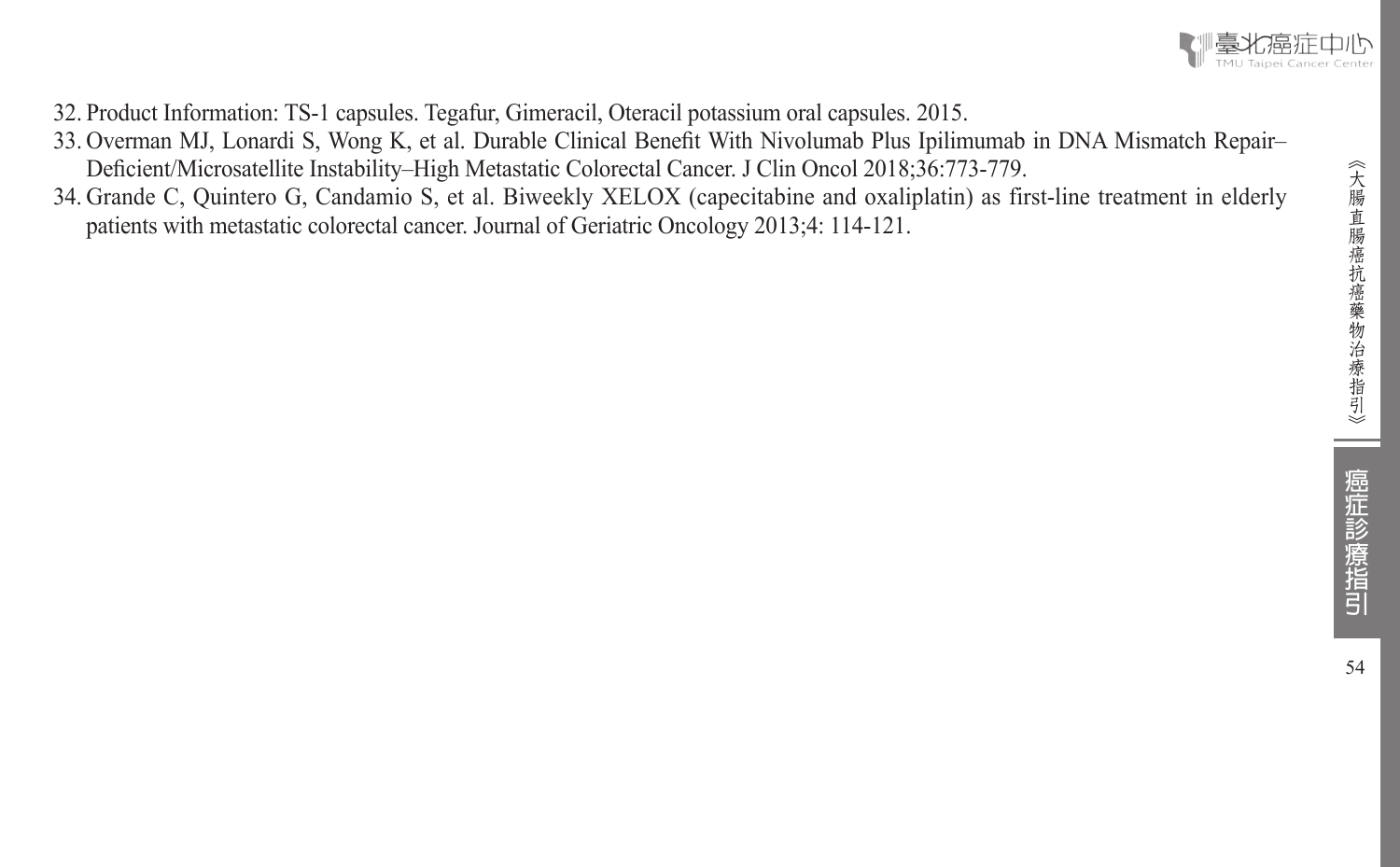# 《 直腸癌放射治療共識 》

### 一、治療範圍

- 1. 直腸腫瘤 / 低位乙狀結腸腫瘤或腫瘤原發部位
- 2. 骨盆腔內淋巴轉移病灶
- 3. 骨盆腔高風險淋巴轉移範圍
- 二、治療劑量 **/** 次數
	- 1. 總劑量:45~60 Gy
	- 2. 分次劑量:1.8~2.0 Gy

# 三、治療方式 **:**

使用強度調控放射治療技術,包含弧形及螺旋放射規書,可考慮搭配影像導引治療,治療選擇可使用同步照射高與 低危險部位的方式或先給予整個照射部位部份劑量照射後,再針對高危險部位加強劑量。

# 四、參考文獻:

- 1. NCCN clinical practice guidelines in oncology-Rectal cancer. version 1.2019.
- 2. RT Elective Clinical Target Volumes in Anorectal Cancer: An RTOG Consensus Panel Contouring Atlas. Myerson R , Garofalo M , Naqa Iel , et al.
- 3. S. Roels, et al. Definition and delineation of the clinical target volume for rectal cancer. Int J Oncol Biol Phys 2006; 65: 1129–1142
- 4. Sauer R, Liersch T, Merkel S, et al. Preoperatorative Versus postoperative Chemoradiotherapy for Locally Advanced Rectal Cancer: Results of the German CAO/ARO/AIO-94 Randomized Phase III Trial After a Median Follow-UP of 11 Years. J Clin Oncol 2012; 30: 1926-19335.